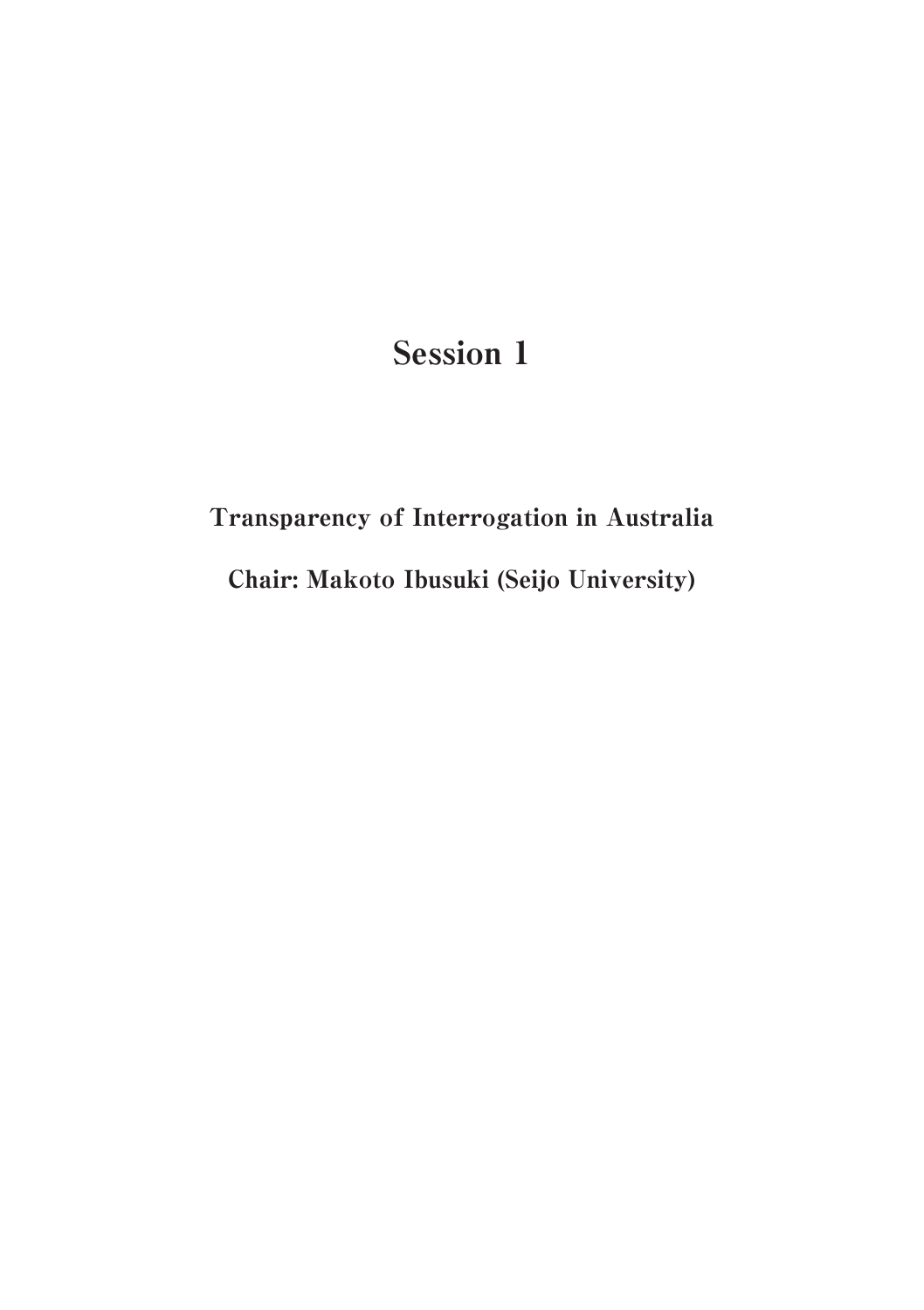Jane Delahunty (Charles Sturt University)

## Makoto Ibusuki

Professor Delahunty, Professor Dixon, then Mr. Akita, please come up to the stage.

Now, we would like to move on to part I, Australia. We would like to invite Professor Delahunty, Professor, Dixon and Mr. Akita. Each speaker is going to talk for 30 minutes. Then we are going to have a comment from a Japanese lawyer. And we would like to have some discussion.

Please welcome Professor Delahunty from Charles Sturt University, Australia.

## Jane Delahunty

Thank you very much for the introduction and thank you very much for this invitation. It's a great pleasure to be here and to participate in this international symposium, and I'm very appreciative of this opportunity.

Today, I'm going to be speaking about one particular study that I conducted over the past year. This is a study about jurisdictions where some of the participants used video recording, and some did not. And so, I'm focusing on what works, the effective and the ineffective strategies in cases that are significant mostly terrorism cases, and I'm looking at the perspectives here of both the police investigators and interviewers who I call the practitioners, and also the suspects who were detained, whether or not they were convicted.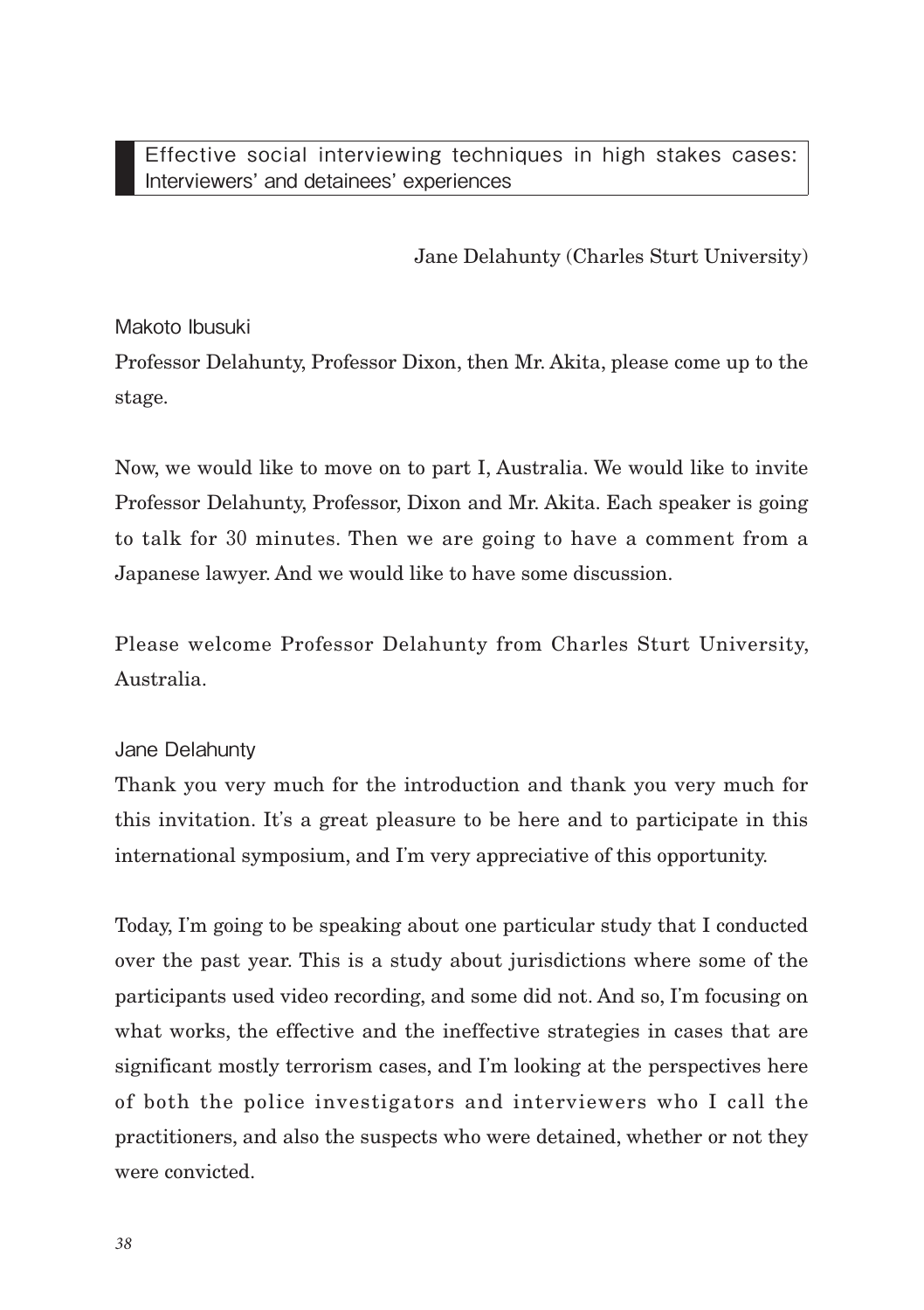Just to give you a little bit of an overview at the beginning, I think there's been a lot of interest recently because it is a multinational issue for police to work across many jurisdictions now, particularly with multinational crimes such as terrorism to try to find out what are the best practices, and so this study fits into that kind of examination, to try to see in different countries what is working better. We're also very interested from a police perspective to see which of the strategies are effective in getting reliable disclosures and how quickly or how fast.

In my study, I focused on four kinds of strategies or techniques that are used. Some of those are very physical such as the setting or sometimes the use of torture. Others are more legalistic in nature, and I'll give you some more examples in a moment, and then cognitive strategies that influence the thinking of the suspect or social strategies that have to do with the relationship between the interrogator and the suspect. By background, I'm drawing on a model from the research by Moston and colleagues called the Interaction Process Model, and I am attracted to the theory because so much research in the past looked only at the perspective of the interviewer and neglected much more the perspective of the interviewee, and the Interaction Process Model is appealing because it acknowledges that this is a dynamic situation, a dyad where we need to take the perspectives of both parties into account.

In my research, I do have an international sample from a number of different countries. I wasn't able to get all the countries that I wanted in my study, but I'll talk about five countries today. In every case, I asked the practitioners or the detainees to talk only about one particular concrete interview experience because I didn't want them to talk in general about what they thought happened or in general what their strategies were. I wanted to focus very much on the memory of a specific interview. My study,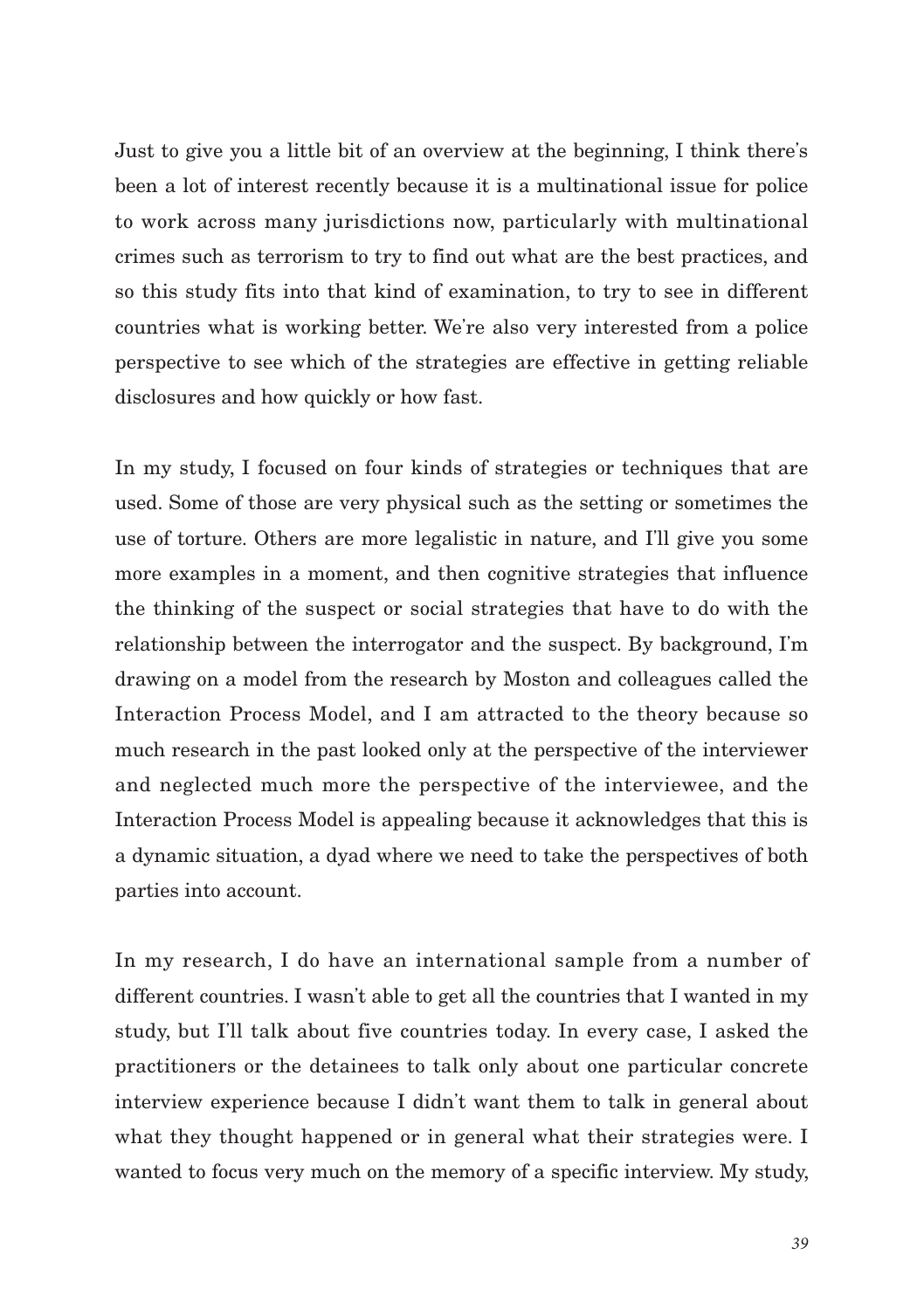therefore, is – it's a non-experimental study in this case, based on interviews with these parties that are retrospective, and the impact of the kind of analysis that I could do of the data. So, the data analysis strategy was more associational looking at what strategies are associated with what kinds of responses from the participants and its correlational in nature rather than direct cause and effect and experiment.

But the questions were mostly what strategies are most effective in getting cooperation from a suspect, making sure that you don't get false information and that you get information that is meaningful to an investigation by the police.

So, as I've said, we want to ensure that we have an interaction that is considered, and this was highlighted for me when I looked at some of the transcripts of interviews with terrorists. For example, I looked at a study by a Korean researcher, Dr. Young, who is a linguist, who had done an analysis of the question and answer pairs. This is what I had hoped to do from videotapes in our study, but for researchers, it's very difficult to get copies of either the transcript of an official police interview of a copy of the videotape.

This particular one was a copy in English of an Australian federal police interview that had been leaked to the public by the defense lawyer. And it was an important piece of research because what the analysis showed was that although this was recorded and although all of the appropriate legal warnings and cautions to the suspect were given to make sure that he didn't feel coerced, in fact the interaction and the dynamic was one where the power distance was very strong. For example, the police used techniques of domination just by using different ways to refer to either their partners or other police versus a suspect. So, the suspect was called always by his first name, and the other officers were referred to very deferentially by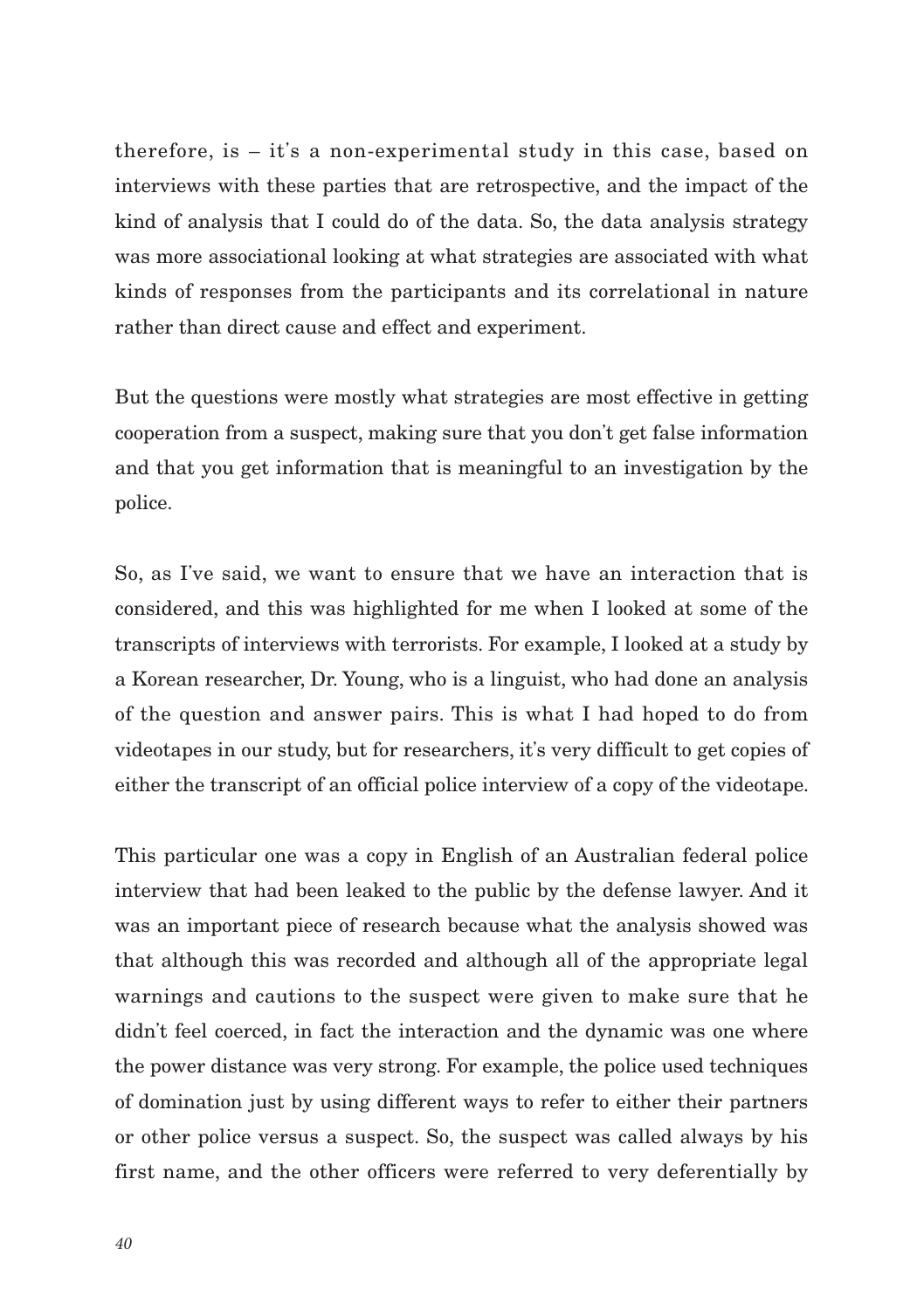their full name and their full title to emphasize the power difference between the suspect and the police.

Another example was that the police would not interrupt each other, but they would repeatedly interrupt the suspect when he began speaking, to maintain that authority and dominance over the suspect.

So, we were able to see from this example that even when you have a very controlled recorded situation, if you don't study those micro level interaction processes, you might miss some important information about how the dynamic works between the interviewer and the interviewee.

As you heard from one of our earlier speakers, today, from Professor Naka, there are two broad approaches to interviewing, the accusatory style that is often more coercive and then some non-coercive, more information gathering approaches. So, we were very interested in comparing these in our research. By coercive approaches, we mean those where the interviewer starts out with the hypothesis that the suspect is guilty and doesn't really entertain very thoroughly the hypothesis that the suspect might be innocent, and so explanations that are provided, that are consistent with innocence tend to be ignored. And there's a more accusatory or closed-ended set of questions or those tagged kinds of questions that you've just heard about.

I've summarized in this next slide for you some of the differences between what we call the coercive and the non-coercive practices by type of strategy, and I think this is an important way to look at it, because all of the strategies can be used in more coercive or less coercive ways. So, I think about coercion really as a continuum and then the strategies might fall more on one side or another. So, we compared physical strategies that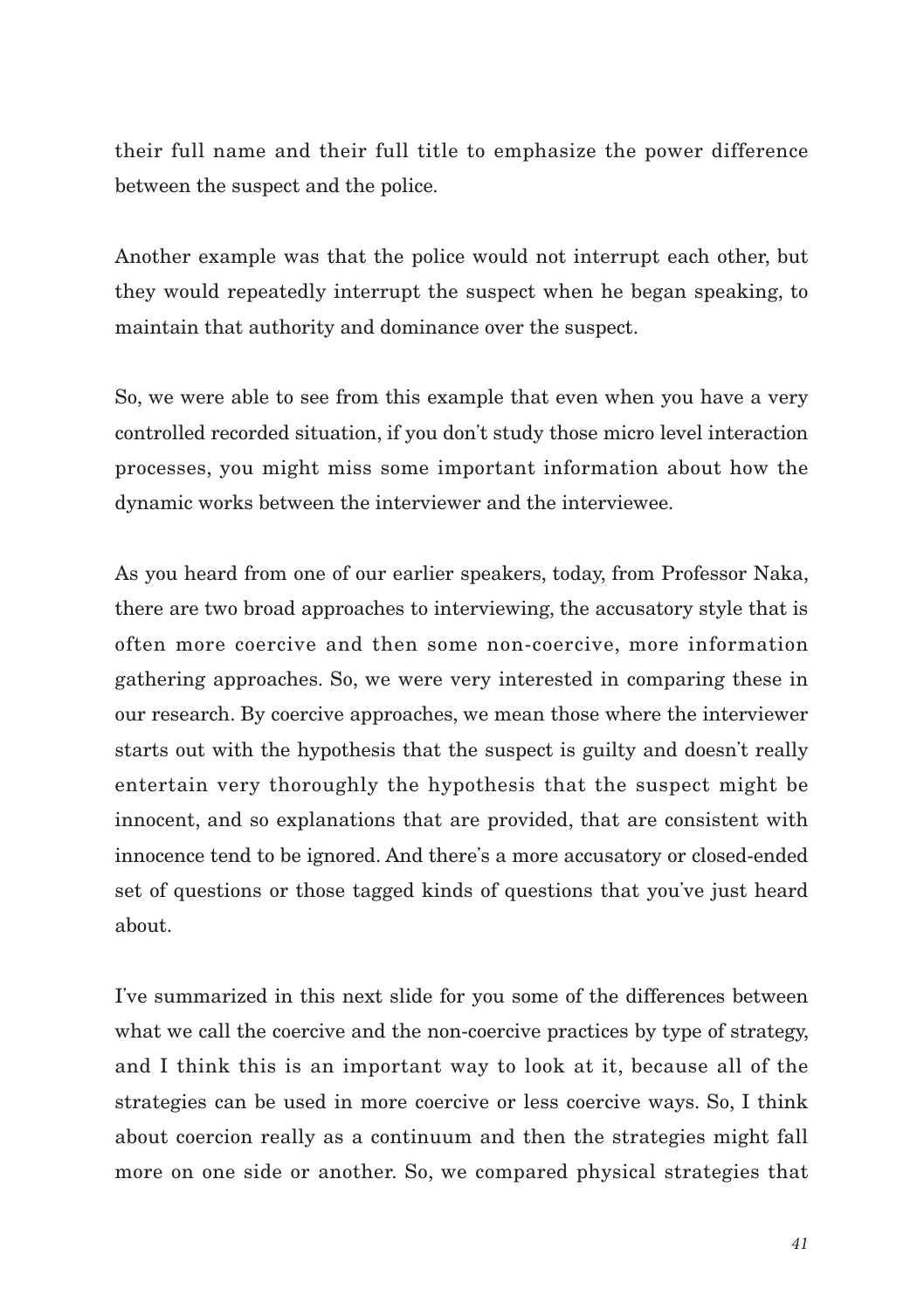involved restraints or blindfolds, or sometimes use of extreme temperatures that parties will be subjected to with other kinds of situations where they were in very comfortable surroundings. It looked more like a living room than an interview or interrogation room where the parties were given frequent breaks and refreshments and so forth.

We compared also, as I said, the legalistic style and – there's a little bit of arbitrariness in the way that you might classify a strategy as either perhaps legalistic or cognitive, and so I have set up the kind of taxonomy that we used. For example, if the researcher was focusing on the decision making of the individual, we called that a cognitive strategy, particularly with respect to presentation of evidence, whereas some people might regard the presentation of facts or evidence to a suspect as a legalistic strategy. We did not do that.

In our social category, we had on the positive side issues such as a friendly approach, more of the rapport-building techniques and respect, procedural justice considerations, and on the negative side, more hostility, threats, and intimidation. So, that's how we devised our analysis scheme.

Our study was filling in some of the prior research that has been done with detainees. There are not very many studies internationally done with suspects or detainees. That's an often neglected source of feedback. But it is clear that there's a growing literature in that regard, and so we looked at what other people had done in the past, and we found that in fact detainee studies had been done in a number of ways. So some had been just with a survey, others had been done using an interview methodology, and some had even been done using controlled experiments and scenarios or vignettes, and so I've summarized a little bit what some of the findings there were, because they led to our hypotheses in our own study.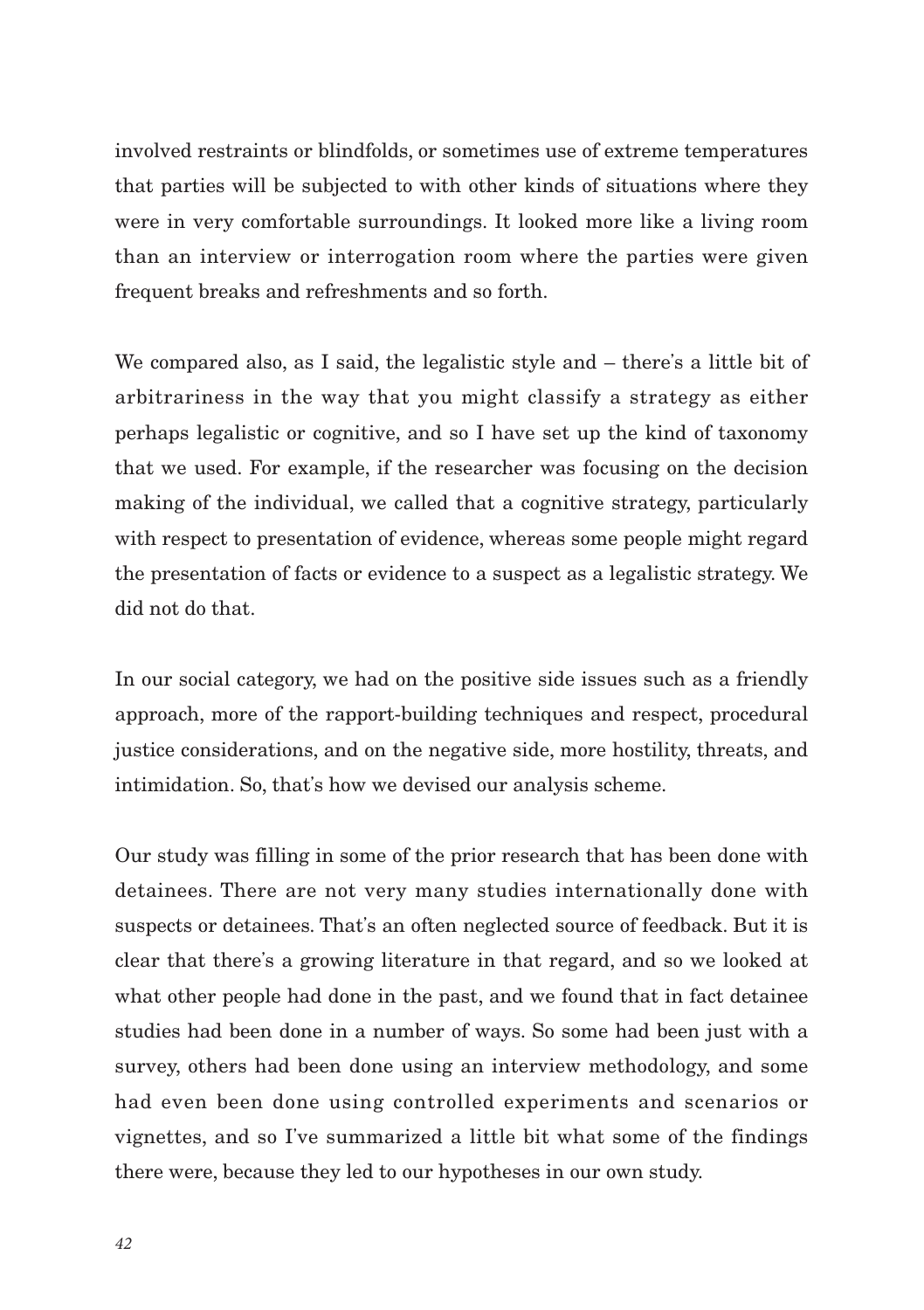What in general emerged from the detainee perspectives was that when the interviewer was more friendly, used more rapport-building strategies and empathy, then that was promoting more true confessions rather than false confessions, but when the interviewing style was dominating, accusatory, coercive, the procedure was seen by the detainees as unfair, and it led to a decrease in true confessions.

In Sweden, for example, by Christensen and colleagues, 83 convicted offenders were surveyed and those were the kinds of results that emerged. In Australia, a number of studies have been done by Mark Kebbell and colleagues, one was an experiment with 43 sex offenders and then the subsequent study was done with some sex and violent offenders using the interviews methodology, but the consensus out of the three studies was summarized above there.

In our study, we were interested in looking at the perceptions of both practitioners and interviewers who are high-value targets or people who had committed very serious crimes or were suspected of that, and examining the kinds of strategies that worked with them. Ideally, to do this research, you would work from transcripts or preferably from a videotape, but we weren't able to receive those, although we asked every police department that we approached for copies of those materials. In the end, we had to conduct the study without that access. We were interested as dependent measures or the outcomes of our study in disclosures that were valuable or meaningful information for the investigation, how fast it occurred, was it early in the interview or late, and whether the disclosures were seen as full or simply partial or none at all. Did people make incriminating admissions?

Our hypothesis based on our earlier research was that the coercive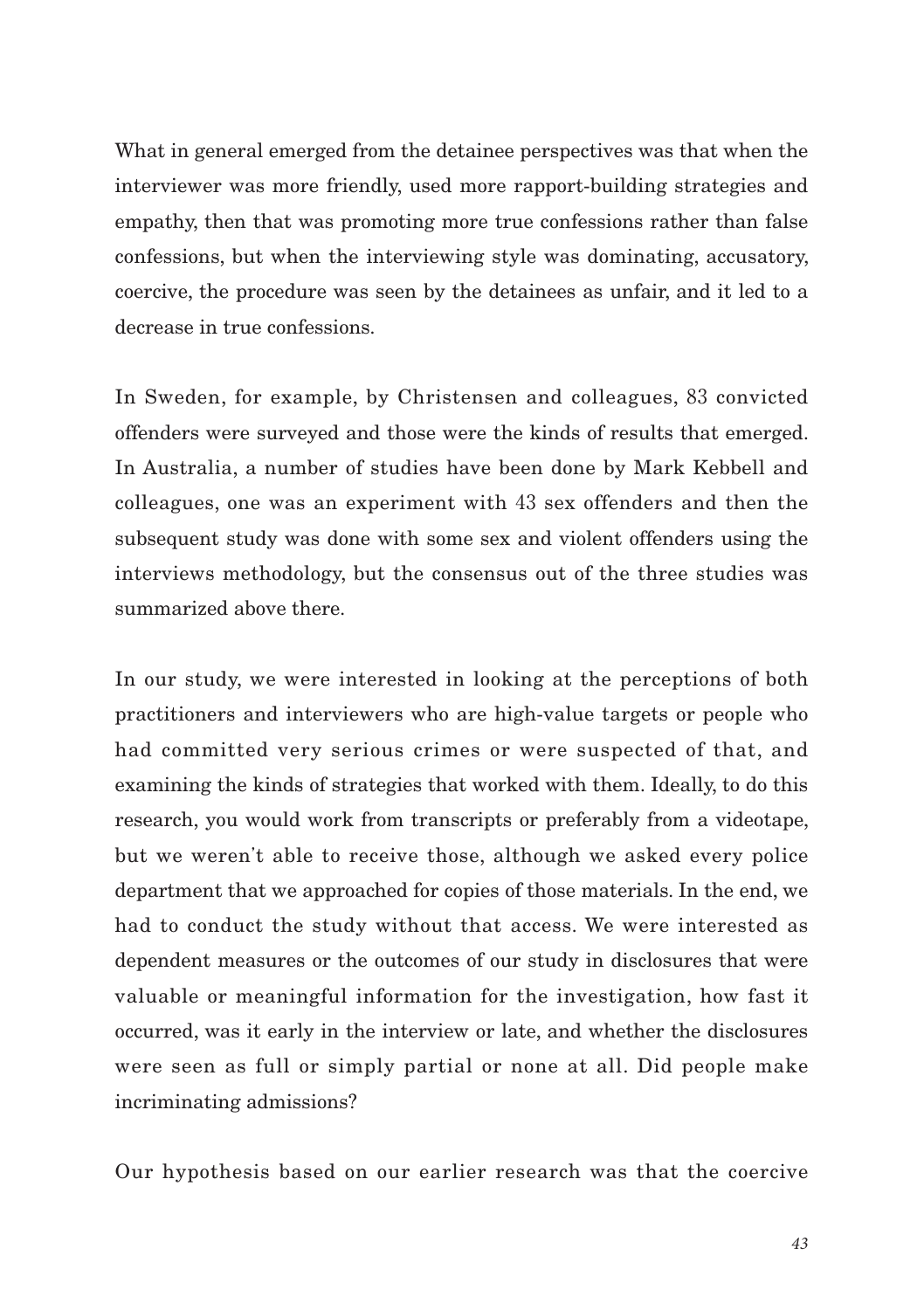strategies would be reported more by the suspects than the interviewers, and that nonetheless if we looked across both groups, we would find that the non-coercive strategies were more effective on all of those dependent measures.

So, our method was to interview practitioners and we had 34 in all in our final sample who worked with high-value targets, and we interviewed a total of 30 detainees. We lost a number of participants along the way for various reasons, but our participants came from all of the countries I've listed there, Australia, Indonesia, Norway, Philippines, and Sri Lanka. The sample was not random. It's what you call a convenient sample through networking. In some cases, the network was through the employers. In other cases, it was through researchers or places where I had gone and conducted past research. People recruited responsive participants. Each interview lasted approximately 1 hour. I conducted most of them personally myself, sometimes with an interpreter, sometimes in English, except for a small group that were done in the Philippines that were done by someone else. After the interviews were concluded, they were transcribed and then they were de-identified for analysis, and all of the questions that we asked were open-ended using a semi-structured kind of interview protocol.

This is just a description of the police practitioners or interrogators who participated, and you can see that the numbers aren't exactly even across the countries. I had a higher ratio in Australia than I did in some of the other countries. I had a good ratio also in the Philippines in terms of percentages, and in the last column, you can see whether or not those interviewer selected to talk to me when they were asked to describe a recent interview with a high value target, whether they talked about a terrorist or a non-terrorist suspect. By and large, we had more people who spoke about terrorists than others. Our sample included both military as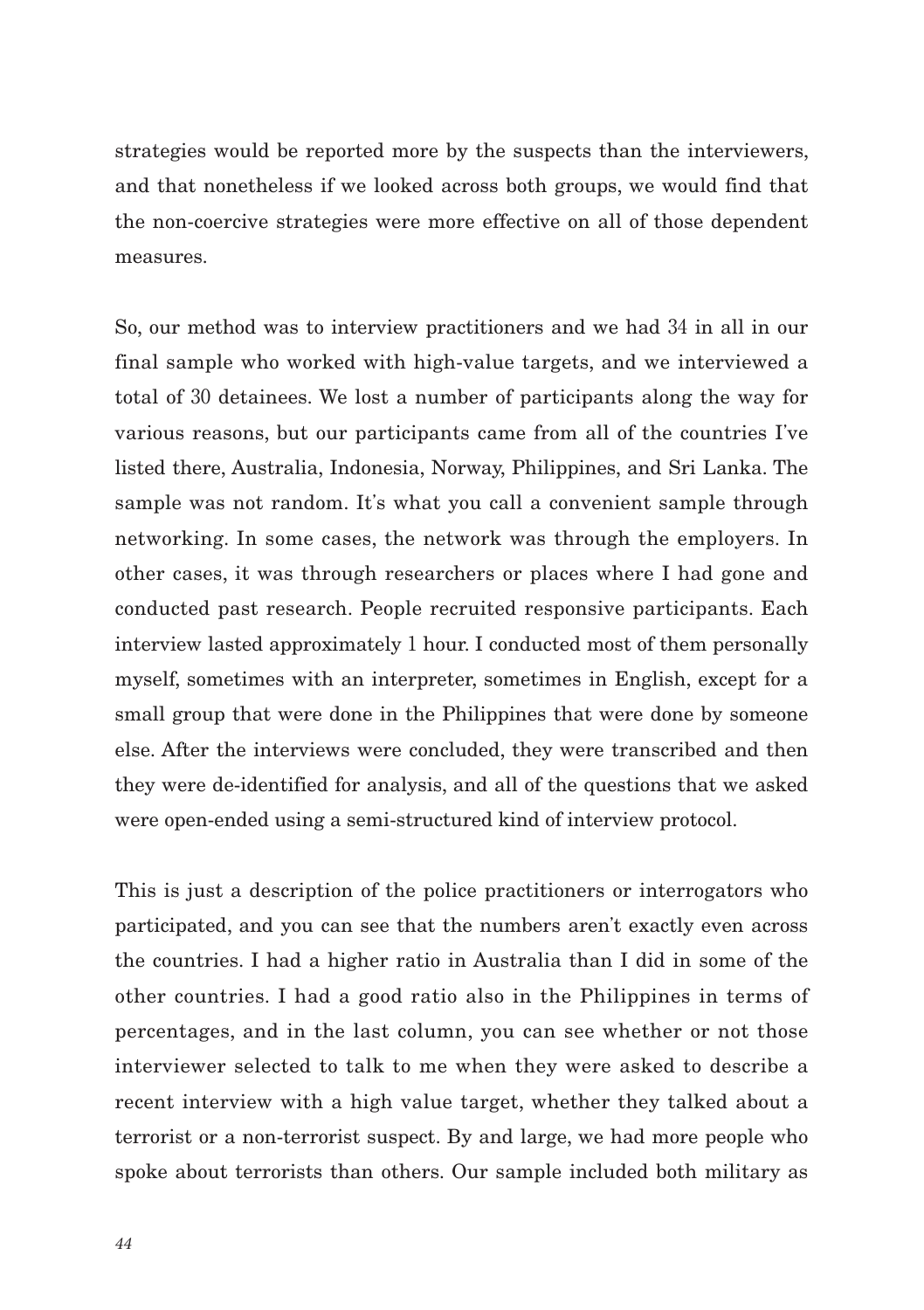well as police civilian practitioners. So, it was quite a cross section.

In terms of the detainees, the groups that we had were very few in Australia. In fact, not all Australian detainees were interviewed by the police before they were convicted. Because in Australia, the police tend to rely on surveillance evidence and other kind of circumstantial evidence rather than what people say in interviews in order to prosecute the cases. So, I was only able at the end of the day to interview one of the terrorists who had been interviewed previously in Australia, but in other countries, they were far more available. I've listed there their education level as a demographic so that you can see how many of them in fact had some university or tertiary education. All of the detainees that I interviewed were terrorists suspected of terrorism, in some cases in the Philippines, they were not yet convicted because they're detained in the Philippines sometimes for 10-12-14 years without coming to trial even after they've been interviewed. That was my sample.

I asked everyone to think about a case in which there had been a change in the disclosure pattern, either somebody started out being very cooperative and then closed down in terms of answering the questions, or perhaps an interview that they remembered where somebody was very closed and reluctant to answer questions in the beginning and then became more cooperative during the interview. Everybody was able to remember some interview like that. If they remembered more than one, I asked them to talk about the most recent one.

Spontaneously, a few participants wanted to talk about more than one interview. We didn't stop them from doing that and so you'll see that the number of interviews that I've analyzed in terms of what people remembered exceeds the number of participants in my study. But I asked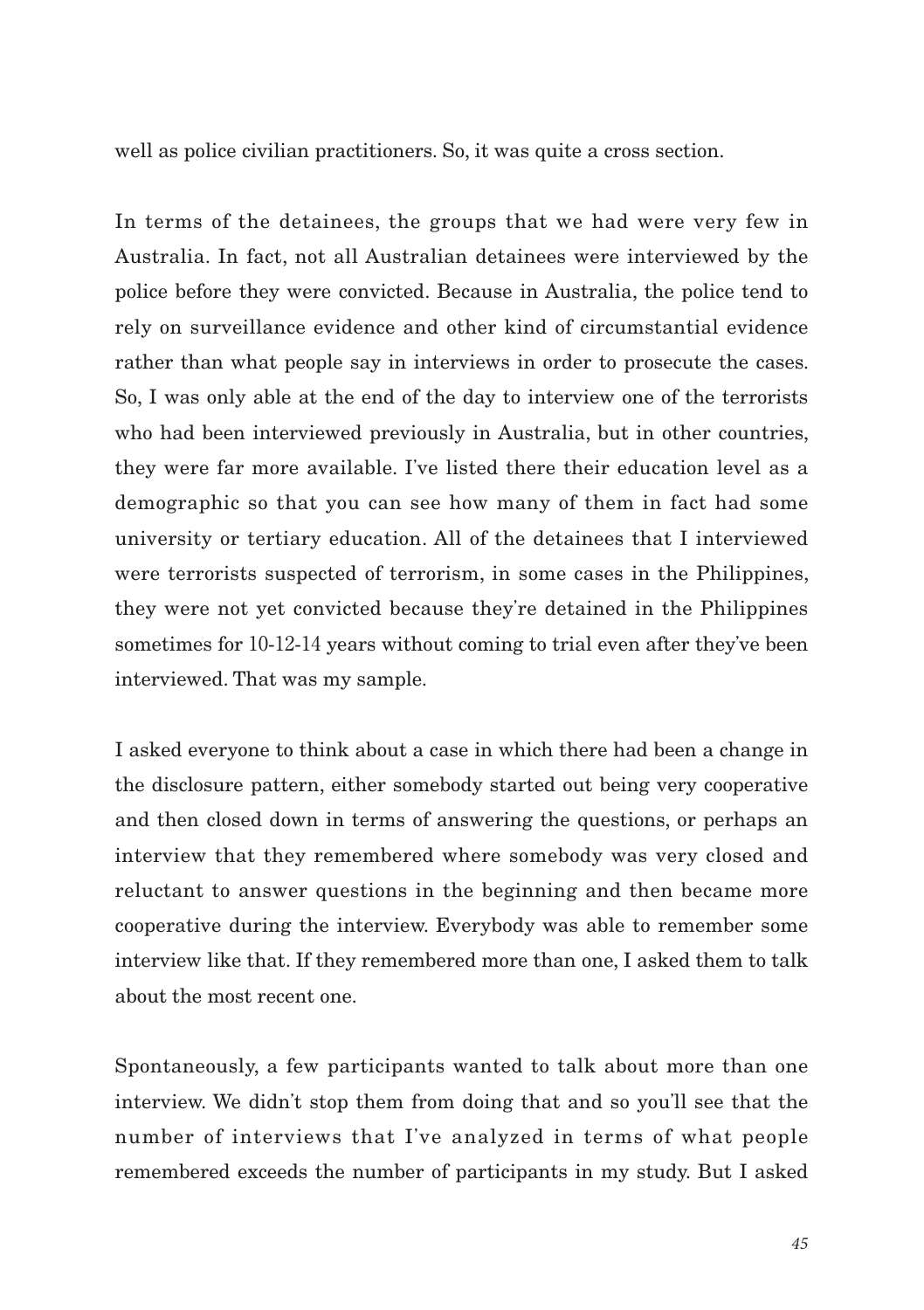them all the same kinds of issues about the arrest circumstances, how much preparation was done in advance of the interview, the strategies that they used were the focus, what were the responses to those kinds of strategies and then a little bit about their individuating information.

The interviews conducted in Tagalog by a collaborator rather than myself, that collaborator was in fact someone who had a lot of credibility with the terrorist group. He was an ex-terrorist himself who was well trusted by them. When I had tried to interview that group, they declined to participate because they were repulsed by my funding source, because I had received the funds from the FBI, and the terrorists were unhappy about participating in a study of that nature. But, more than that, they refused because they had participated in other studies before and they had been exploited by the researchers and their faces and their names posted on a website, and they were all labeled as terrorists when in fact they had not yet been legally convicted. And so they felt that this experience was such a bad experience. They were reluctant to trust me as an interloper from another country to ask them those kinds of questions.

Overall, then we had 75 different interview experiences that were accounted and 87% of those were terrorist cases and 13% were other very significant crimes involving either home invasions or homicides and in some cases serious assault. I've listed in the lower half of the slide the kinds of terrorists groups that were represented. So, we had quite a few from the Abu Sayyaf in the Philippines or the LTTE, the Tamil Tigers in Sri Lanka, Bali bombing suspects in Indonesia, and nuclear reactor bombing attempt in Australia, and from Norway the Ansar Al-Islam follower.

In order to ensure that our coding scheme from the transcripts was reliable, we did some inter-rater and intra-rater checking. Statistically, more than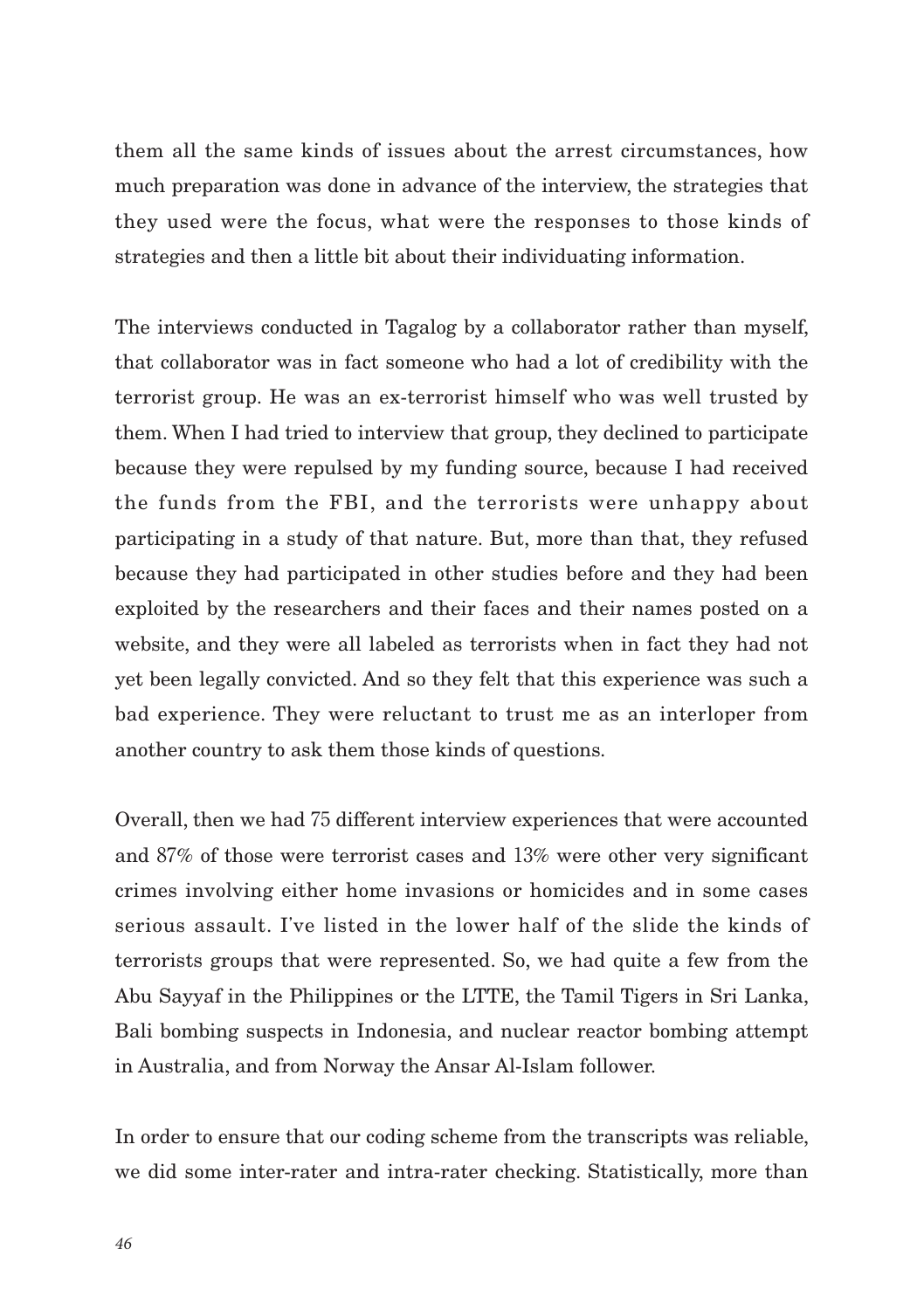one-fifth of the transcripts were coded twice to produce these statistics and ensure that the scheme and the categories were reliable. You can see that the intra-rater statistics were a little stronger than the inter-rater but they were satisfactory in both accounts.

In addition, we did some regression analyses using the codes that were produced and we had a very complicated coding scheme initially with well over a hundred variables because of the many different things that the interviewees said. We condensed this all down into a few categories that I used as predictors that I'll describe for you.

We also read every interview very carefully to try to see what was the turning point that caused the change between cooperation and noncooperation in the interview that people were speaking about, and we did some further analysis of what seemed to be the strategies that were associated with making the turning points and producing more cooperation or the closing down. And so, that was qualitative data as opposed to statistical data.

So, I'll start by talking about the statistical data. We had as our predictors the kinds of strategies that I outlined before, legal, physical, cognitive, social and then a global one that was how coercive or un-coercive, and each of those was just categorized in the ways that I've listed there. PJ stands for procedural justice; social elements, meaning the interviewee was given a chance to express his or own opinion without interruption that they were treated in a respectful way, that the interview was more neutral, no presumption of guilt and so forth. And those are more social relational elements, although they also had some legal dimensions.

The outcome variables were cooperation, whether or not, and looking at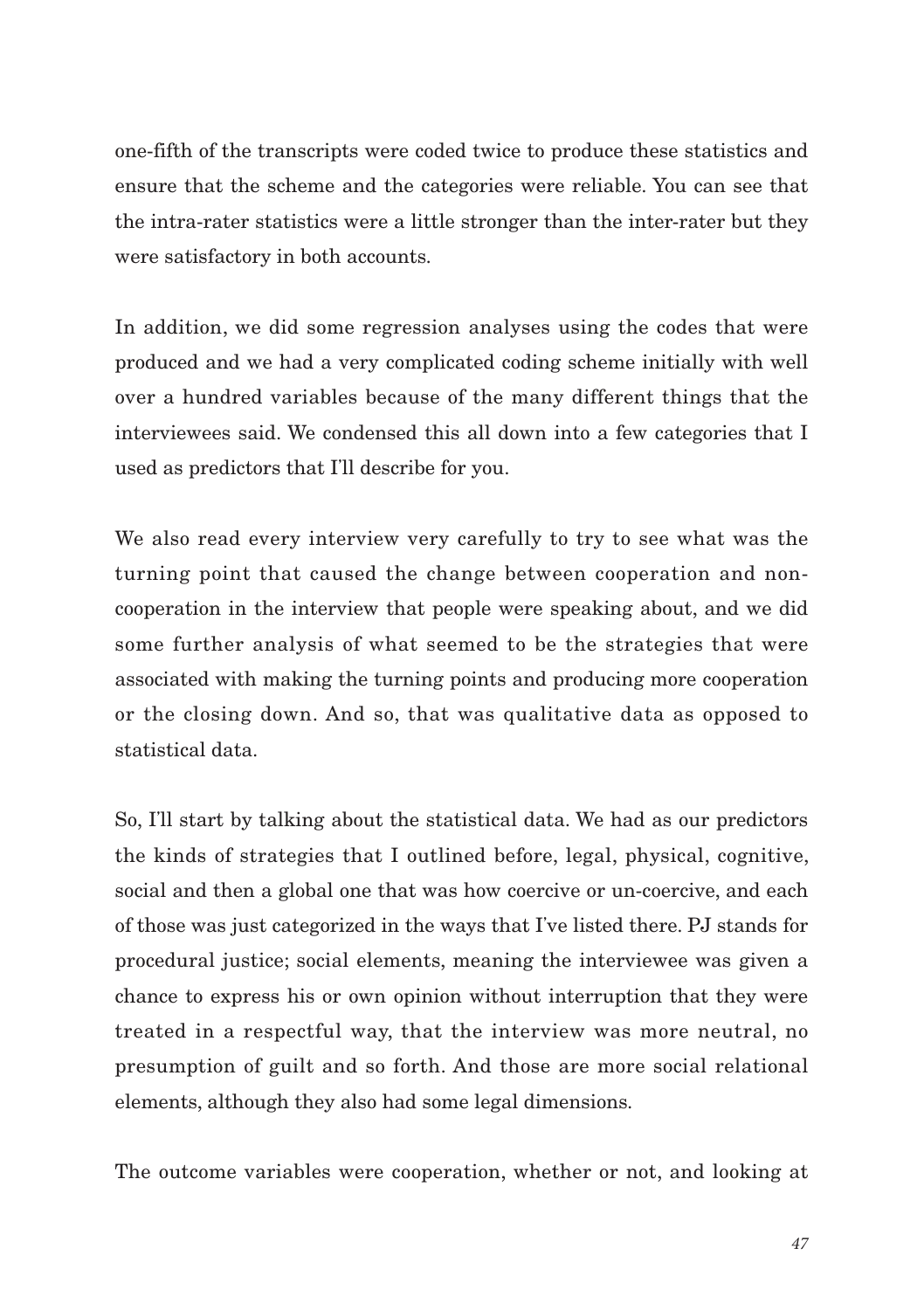how resistant and to what kinds of questions the interviewee was resistant, in other words, were they willing to talk about others in their group but not themselves, were they willing to talk about both, were they willing to make admissions that were negative for themselves incriminating themselves.

In terms of disclosures, we wanted to know much the same kinds of information, and in terms of speed of disclosure, we coded things as to whether somebody never made any admissions or made them very late in the interview, or early in the interview or right at the outset, immediately when the interview started, in which case it's hard to say that that disclosure had anything to do with the strategies, and so we eliminate from our study situations where people provide full disclosure as soon as the interview begins because then it has nothing necessarily to do with the strategies of the interrogator. Perhaps people have decided before them come into the interview that they want to tell the police everything after they're arrested, and so it's not helpful then in terms of analyzing the strategies.

This next slide here shows you some of the correlations (slide 15). The numbers across the very top are the same labels as are presented down on the left side. The main point, I think, to take from this slide here is to see that in fact there seem to be more significant correlations in the social strategy area, that's everywhere where there are those asterisks. That's a statistically significant correlation. In order to avoid having inflated scores here, we adjusted the statistical significance, alpha levels, by using bootstrapping methods 10,000 times so that we know that our outcomes are robust.

I think that what you can discern from this – this is sort of a background to the prediction analysis that I'll talk about next, so I won't spend time on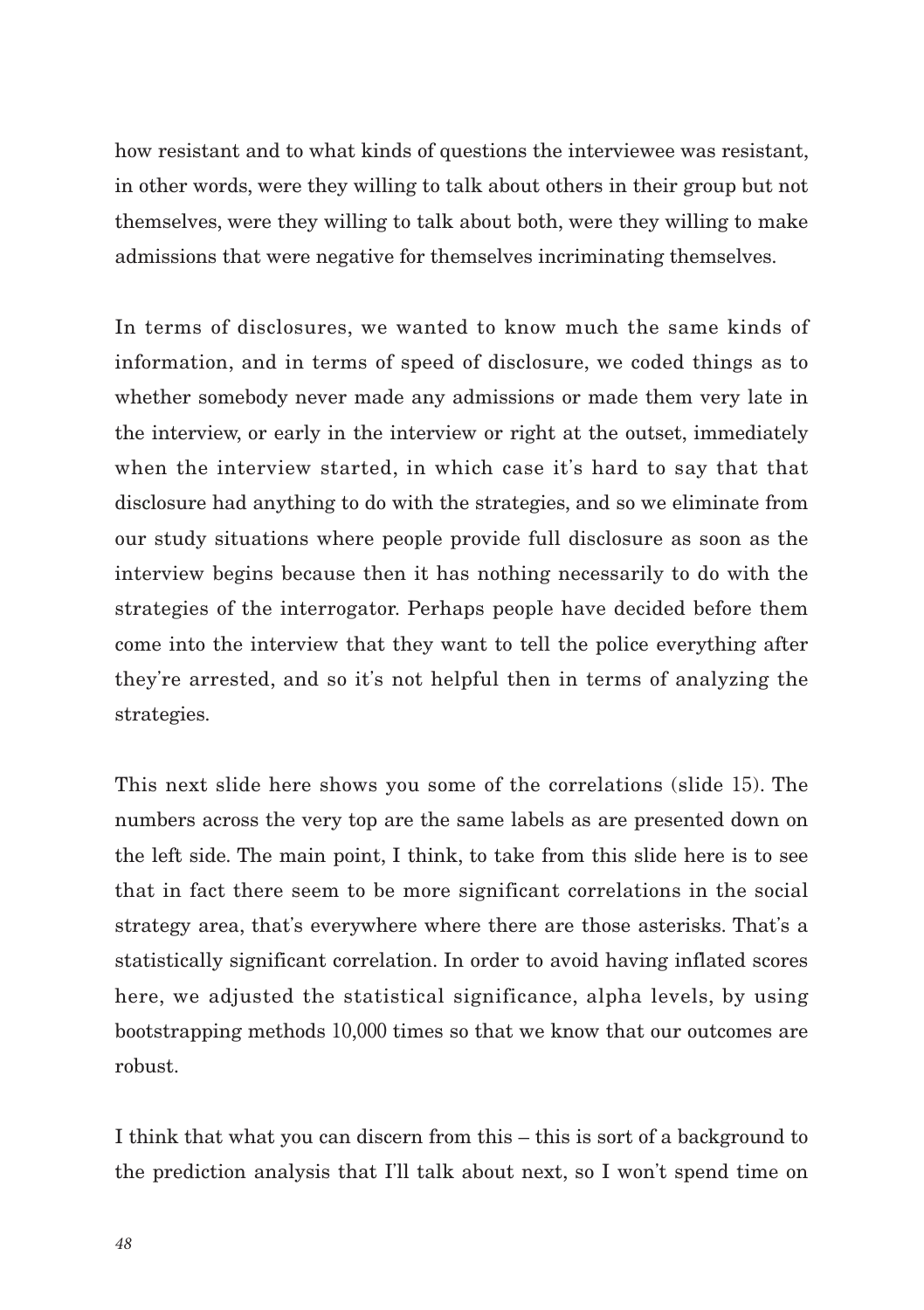this in detail. If you look from page 82 onwards in your program, you will be able to see more full explanation in the paper of some of these tables that I'm presenting.

So, I'm going to go on to the logistic regression (slide 16) that was done to see what are the predictors of cooperation information disclosure and speed of disclosure, and the important facts there, I think, are that about a third of the participants who are always cooperative, about one-fifth were always resistant, about two-fifth resisted some of the questions perhaps about themselves, and about 15% resisted first and then became more cooperative later on. But, the most important finding is that five times the rate of cooperation emerged when people were not confronted with evidence. So, confronting the suspect with evidence, even perhaps in a polite way tends to close down the responses to the questions much more than I think the literature has shown in the past, and that was a uniform finding and clearly an odds ratio of five times the rate is an important finding.

We also found that cooperation was unrelated so it didn't increase or decrease with either physical, legal, or social strategy use.

In terms of disclosures, about 30% of the people gave full disclosures. About 30% made statements that were incriminating of themselves. About 25% incriminated themselves as well as others in a group, and very few, in fact, made no disclosures whatsoever, only about 3%. So, I think the idea that people don't make disclosures in interviews is perhaps a bit overrated. They clearly all did.

We found that full disclosure though was more strongly associated with the social rapport strategies, the inter-relational, interpersonal strategies as opposed to legal or physical or other kinds of strategies. The more social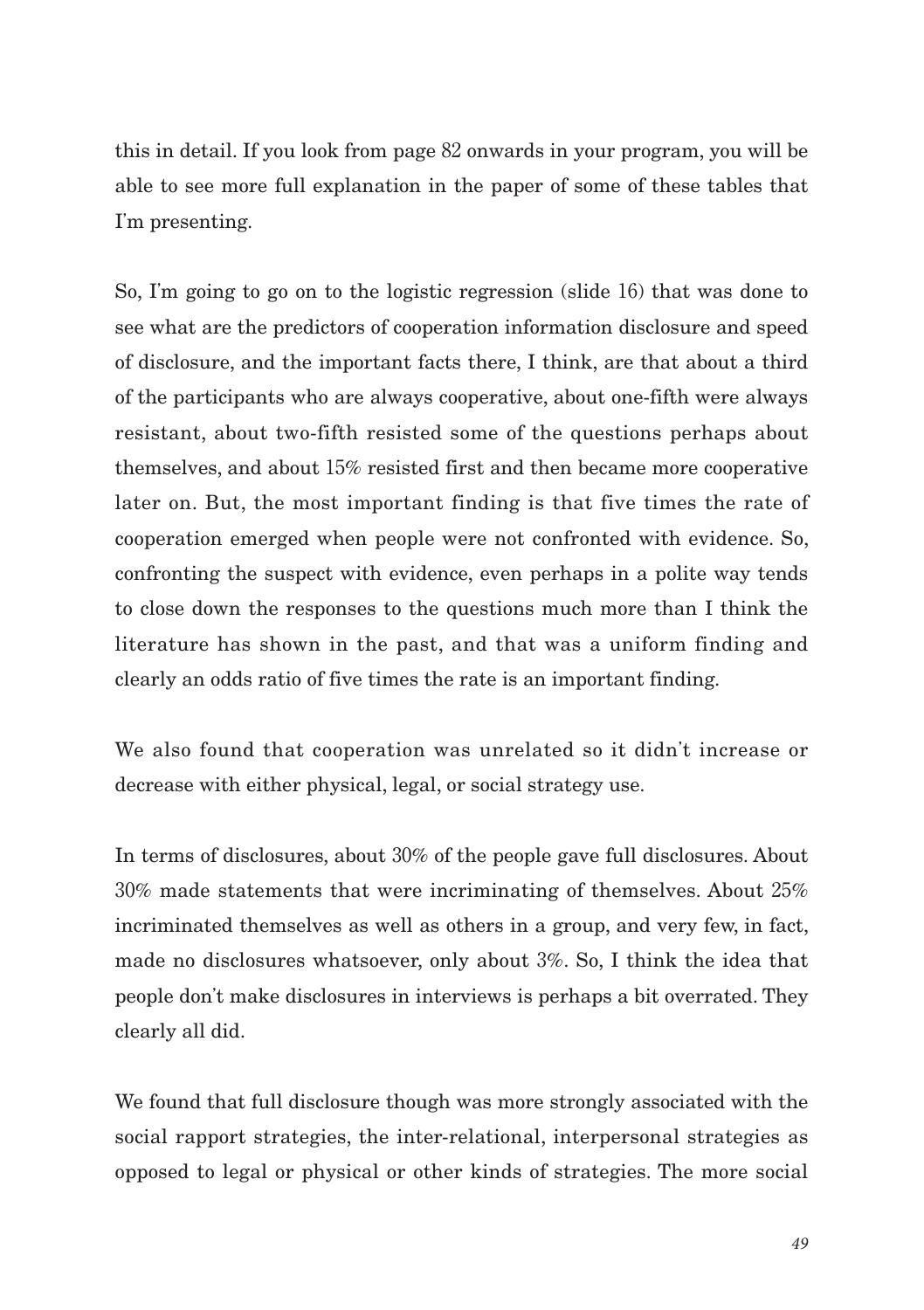strategies that were used, the more disclosures ensued. So, we counted the number of strategies that were reported.

In terms of speed of disclosure, about one-third of our participants disclosed fairly early on in the interview, about 27% disclosed immediately, and 27% disclosed late. And what seemed to produce more of the changes in the interview was the rapport-building strategies or social strategies produced those changes. If people were interviewed with social strategies, the disclosure rate of earlier on in the interview was 14 times higher. So, it was a very powerful effect of the social relationship.

I'm going to jump through some of these others now. I've been explaining these results already, so I don't need to stop there. I can just summarize by saying that the accusatorial strategies were generally perceived by both groups as less effective, and that despite this, there was a difference in the physical strategies reported by the detainees versus the police. One in five of the detainees reported some torture. Otherwise, comfortable settings were very strongly associated with cooperation and with a reduction in resistance. If it was an uncomfortable setting, there were less disclosures, few admissions, and more false information.

I've just listed here, and I don't think this is in the long paper, some of the kinds of abuses that were experienced. You can see that the police practitioners reported none. All of these come from the detainees, and the most common form of torture abuse was physical violence or physical abuse, and after that many were blindfolded or had their heads covered during large portions of the interview, and other strategies such sleep deprivation or water torture were used far less frequently in this group.

The coercion seemed to be very counterproductive. That's a major finding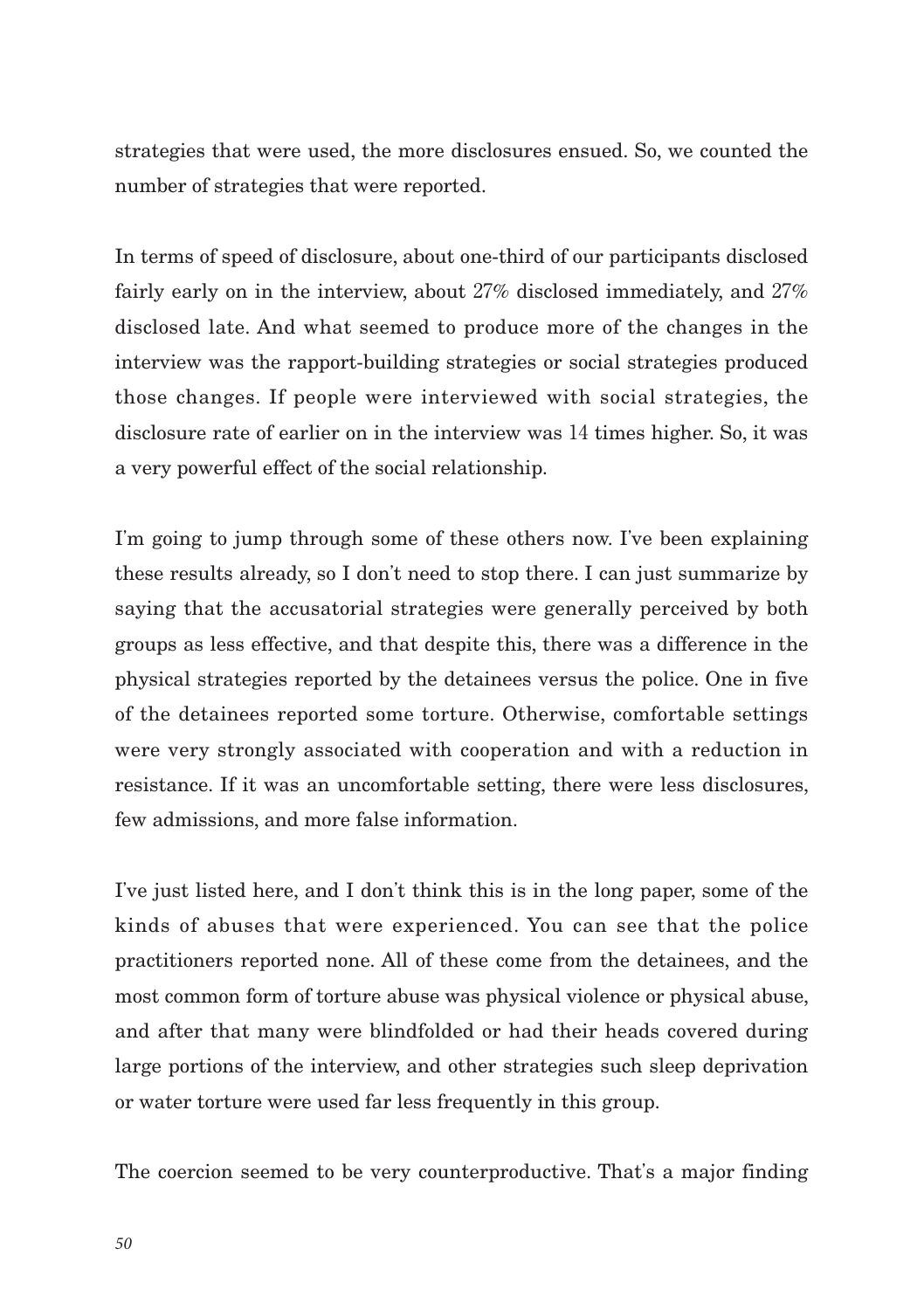here, and in fact, some of our suspect participants told us that if they were given false information by the police, they responded with false information or they simply provided false information to end the interview.

I've talked about that one and this is just a picture summary showing the effectiveness of the softer, more friendly rather than coercive strategies (slide 27). So very important is to emphasize that our measures were indirect and that these are preliminary data that they weren't matched pairs, we didn't have the same interviewer and interviewee except I think in one or two cases. But mostly, they were not matched pairs. And so, far more research needs to be done on those outcomes in matched pairs. But I think this study is valuable as it's one of the first really of terrorist views of strategies that fostered their own cooperation and disclosure, and that I think that the consensus that emerged across the groups is a very important finding.

It's exciting to be able to contribute to this growth of international research.

Thank you for your attention.

## Makoto Ibusuki

Thank you very much, Professor Delahunty. It's a very sophisticated and precious research. I believe it is first time to see the report of the rate for using torture in the interrogation. It must be very precious data. Thank you.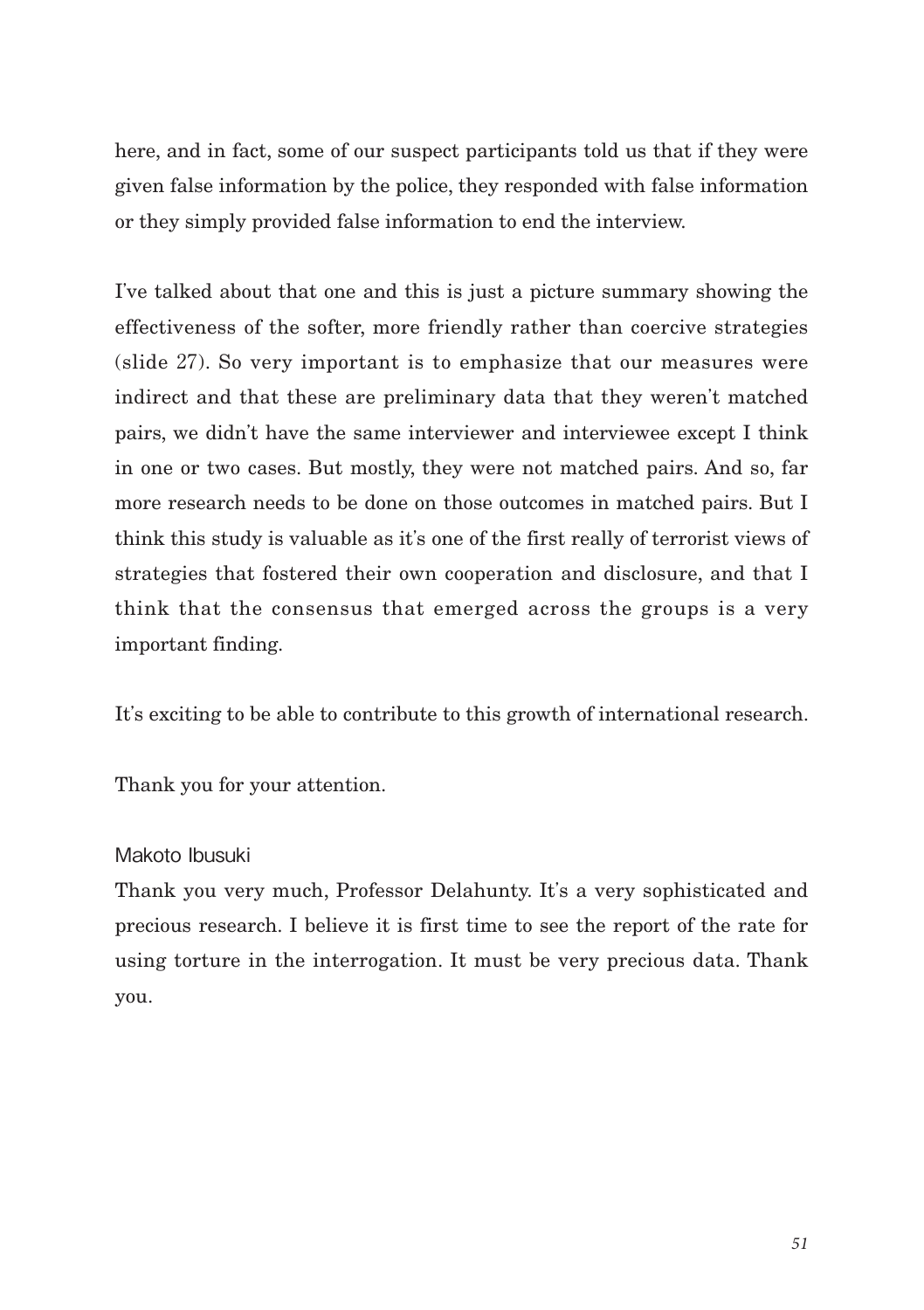## **Charles Sturt**<br>University

Effective social interviewing techniques in high stakes cases: Interviewers' and detainees'experiences

> Jane Goodman-Delahunty & Natalie Martschuk Australian Graduate School of Policing and Security & School of Psychology Manly Campus, Charles Sturt University, Australia Mandeep K Dhami Middlesex University, London, United Kingdom

#### **Overview**

- International best practices in suspect interviews
- What strategies prompt disclosure, and how fast?
- y Four types of techniques: physical, legal cognitive, social
- Interaction Process Model (Moston et al)
- International sample: practitioners and detainees
- Described a single interview experience
- y Non-experimental, correlational, exploratory
- Effectiveness in eliciting cooperation and reliable disclosures of meaningful information

2

#### **Background**

兎児兠儛克兗儛儧儻 ID rId2 僔儈充兠儜 儵兠儨傲儹儅儈兏僑储僰僤僁價働傽僅傏

Interaction process model is dynamic, considers both interviewer and interviewee

Examine impact of strategy on outcome:

• Yoong (2010) linguistic analysis of information gathering approach, legally sound, but subtle social dominance via interruption, name use, apparent consideration of legal rights;

Two broad approaches: coercive vs noncoercive

Coercive strategies are guilt presumptive; noncoercive strategies engage the interviewee to elicit and consider his or her version of the events, entertain alternate hypotheses.

3

1

#### Prior detainee studies

Rare, undervalued source of feedback Best method is analysis of interview interactions

but videotapes/transcripts often unavailable

Survey, interview and experimental studies: consensus that humane, empathetic approach led to confessions, no confessions in response to domineering, accusatory, unfair process

Sweden: 83 convicted offenders (Holmberg & Christianson 2002) Australia: 43 sex offenders (Kebbel et al 2008) vignette study; 63 convicted sex and violent offenders (Kebbel et al 2010)

## **Types of Coercive and Noncoercive Interview Strategies**

| <b>Strategy</b> | <b>Coercive practices</b>                                          | Noncoercive practices                                                      |
|-----------------|--------------------------------------------------------------------|----------------------------------------------------------------------------|
| Physical        | Isolation, restraints, extreme<br>temperatures, assault            | Soft furnishing, frequent<br>breaks, refreshments                          |
| Legalistic      | Accusatorial, guilt-<br>presumptive, maximization,<br>minimization | Information gathering, open-<br>ended questions, avoid pre-<br>judgment    |
| Cognitive       | Confront with evidence.<br>deceive about evidence.<br>surprise     | Present evidence for<br>confirmation, explanations,<br>transparent process |
| Social          | Intimidation, threats, hostility                                   | Rapport, reciprocity,<br>friendliness, respect.<br>consideration           |

4

#### Aims of Study

- y Examine perceptions of practitioners who work with high value detainees and of detainees suspected of serious crimes about the effectiveness of coercive and noncoercive strategies in eliciting a change in the disclosures by the suspect
- y Disclosure of meaningful information
- Timing of disclosure
- y Partial or full incriminating admissions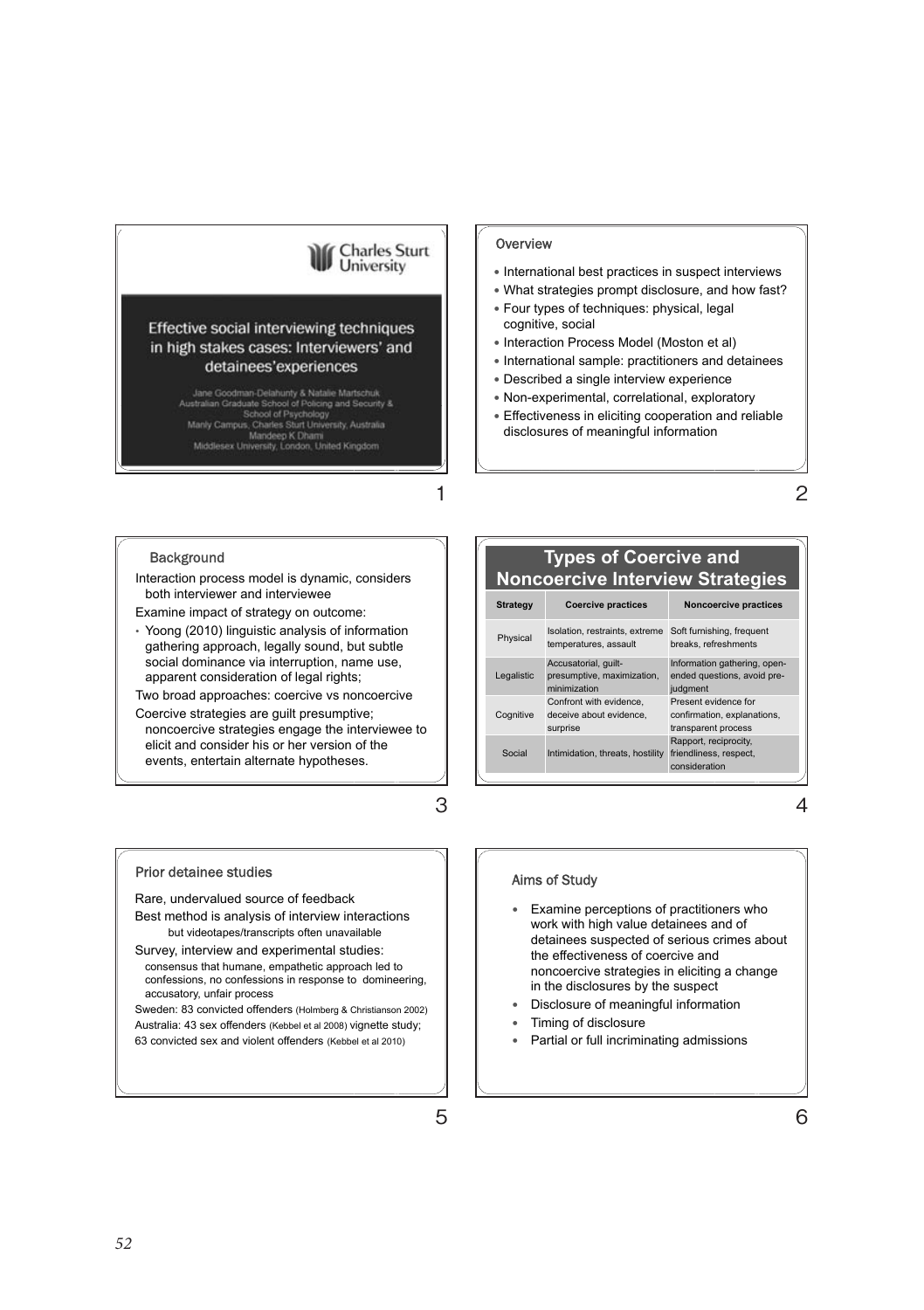#### Hypotheses

- y Detainees will report more use of coercive strategies than practitioners;
- Both practitioners and detainees will perceive noncoercive approaches as more effective than coercive approaches in securing
	- More cooperation
	- More rapid disclosures
	- More accurate or reliable dislosures

#### Method and Procedure

- Interviewed 34 practitioners working with HVDs and 30 detainees
- Australia, Indonesia, Norway, Philippines, Sri Lanka. y Purposive, convenience samples, nonrandom
- Practitioners from civilian and military sectors, recruited via employers, professional networks
- Detainees recruited via legal representatives, corrections agencies, terrorism researchers
- Interviewed for approximately one hour
- y Audiotaped: confidential, de-identified, transcribed
- Responses to open-ended questions, semi structured

8

| Demographic Characteristics of Practitioners ( $N = 34$ ) |          |                       |                                             |  |  |
|-----------------------------------------------------------|----------|-----------------------|---------------------------------------------|--|--|
| Country                                                   | Agency   | <b>Participants %</b> | Interview reported (n)                      |  |  |
| Australia                                                 | Police   | $26.5(n = 7)$         | Nonterror suspect (7)<br>Terror suspect (2) |  |  |
|                                                           | Military | $2.9(n = 1)$          | Terror suspect (1)                          |  |  |
| Indonesia                                                 | Police   | 11.8 ( $n = 4$ )      | Terror suspect (4)                          |  |  |
| Philippines                                               | Military | $41.2(n = 14)$        | Terror suspect (14)                         |  |  |
| Sri Lanka                                                 | Police   | $8.8(n = 3)$          | Terror suspect (4)                          |  |  |
|                                                           | Military | $8.8(n = 3)$          | Terror suspect (4)                          |  |  |
| Norway                                                    | Police   | $5.9(n = 2)$          | Nonterror suspect (2)<br>Terror suspect (1) |  |  |

| Demographic Characteristics of Detainees ( $N = 30$ ) |           |                |                        |  |  |
|-------------------------------------------------------|-----------|----------------|------------------------|--|--|
| Country                                               | Education | Participants % | Interview reported (n) |  |  |
| Australia                                             | Secondary | $3.3(n = 1)$   | Terror suspect (2)     |  |  |
| Indonesia                                             | Secondary | $33.3(n = 10)$ | Terror suspect (14)    |  |  |
| Philippines                                           | Tertiary  | $3.3(n = 1)$   | Terror suspect (1)     |  |  |
|                                                       | Secondary | $20.0(n = 6)$  | Terror suspect (6)     |  |  |
|                                                       | Primary   | $13.3(n = 4)$  | Terror suspect (4)     |  |  |
| Sri Lanka                                             | Tertiary  | $10.0 (n = 3)$ | Terror suspect (4)     |  |  |
|                                                       | Secondary | $13.3(n = 4)$  | Terror suspect (4)     |  |  |
|                                                       | Unknown   | $3.3(n = 1)$   | Terror suspect (1)     |  |  |

10

#### Research Procedure

- Semi-structured interview
- Recall case involving change in disclosure, most recent if several recalled (close down/open up)
- $5$  topics:
	- y Circumstances of arrest
	- **Preparation for interview**
	- Strategies used (physical, legalistic, cognitive, social)
	- Perceived responses
	- Demographics
- In-person/skype interviews in English; in Tagalog in by a research collaborator; 25% via interpreter (Bahasa Indonesian, Tamil)

75 discrete interview experiences were recounted Cases reported by participants

- 39 by practitioners; 36 by detainees
- \* 87% terrorism cases
- $*$  13% homicide, assault, home invasion
	- y Armed rebellion by Abu Sayyaf in Philippines
	- y Civil conflict Liberation Tamil Tigers of Ellam and Sri Lankan government
- Bali bombing attacks in Indonesia
- y Nuclear reactors bombing attempt in Australia
- y Ansar al Ismal follower in Norway

7

9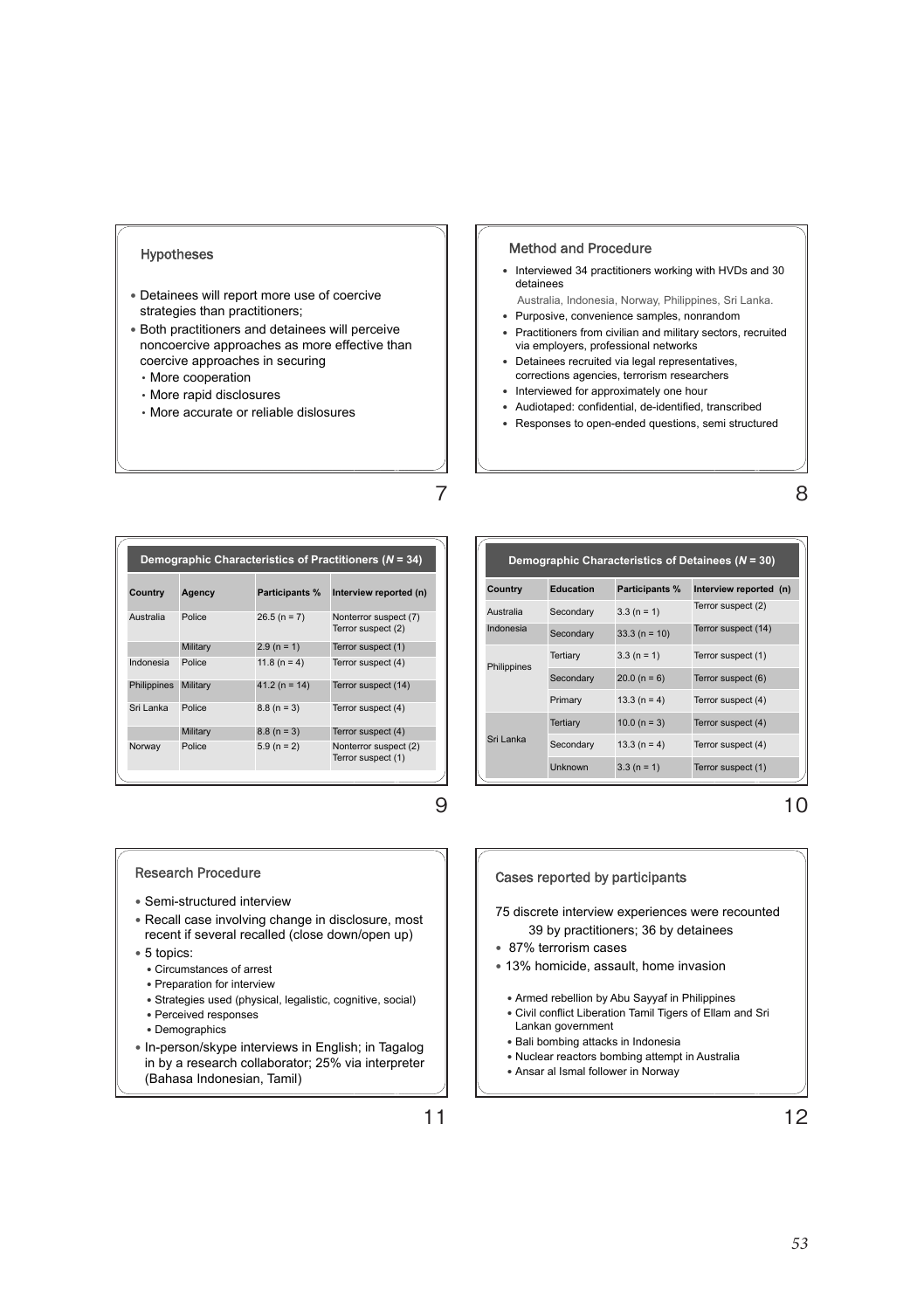#### Analysis

- Transcribed and translated IV recordings
- y Coded by 2 trained raters, 22% dual coded
- y Krippendorff's alpha intra and inter-rater reliability Intra-rater: .82-.95 (A) .90-.97 (B); Inter-rater: .69-.90, discussion to resolve
- Analysed quantitatively using correlational and predictive statistics to assess confirmatory questions in terms of predictive relationships and explanatory questions in the same study (Tashakkori & Teddlie, 2003).
- Qualitative analysis of perceived "turning points"

#### **Inter-correlations (Spearman's Rho) between Interview Strategies and Interview Outcomes Variable** 1 2 3 4 5 6 7 8 9 10 11 12 **INTERVIEW STRATEGIES 1. Practitioner preparation** - **Contract Contract**  $2.62<sub>°</sub>$ **3. Physical discomfort** .11 .44\*\* - **Contract 4. Interview approach** .32\* .58\*\* .35\*\* - **5. Presented evidence** .24 -.04 .18 .10 - **6. Social strategies** .38\* -.31\*\* -.41\*\* -.20 .24\* - **7. Procedural justice** .30 -.38\*\* -.32\*\* -.23\* .32\*\* .74\*\* - **CONTRACTOR 8. Reciprocity** .08 -.09 -.35\*\* -.05 .14 .70\*\* .27\* - **9. Rapport** .33\* -.23 -.24\* -.24\* .15 .82\*\* .49\*\* .36\*\* - **The Common INTERVIEW OUTCOMES 10. Cooperation** -.14 .13 -.04 -.11 -.24\* -.05 -.15 -.01 .04 - **11. Information disclosure** .11 .12 -.19 -.05 .04 .34\*\* -.13 .31 .33\*\* .19 - 12. Speed of disclosure ... 20 .06 .07 -.03 -.02 .01 -.06 -.05 .12 .38\* .04 <sup>-</sup>

15

13

#### **Logistic regression outcomes**

- y *pcorr* = bias-corrected *p*-value, based on 10,000 bootstrap samples;
- y *OR =* odds ratio; CI = confidence interval.
- y Including outliers, the effect of social strategies was *OR* = 2.10 [95%: 1.07; 4.13], *p* = .031,
- y Participant type: *OR* = 1.65 [95% CI: 0.37; 7.37], *p* = .510;
- Overall model evaluation:  $\chi^2$  (2, 75) = 5.75, p = .056, Cox & Snell R square = .074, Nagelkerke R squared  $=$  .119; Hosmer-Lemeshow test:  $x^2$  (5) = 3.78, p = .581

#### Content coding of transcribed interviews

#### **Predictor variables**:

Legalistic (information gathering/accusatory) Physical comfort (comfortable, neutral; uncomfortable) Cognitive use of evidence (none, deliberate use of evidence) Social (degree of use of rapport, reciprocity, PJ) Coercion (noncoercive, psychological, physical, both)

#### **Criterion variables**

Cooperation (resistant throughout; resistant to personally incriminating Qs; resistant first, then cooperative; cooperative throughout) Disclosures (none, about other people and events; about own conduct/motivation; full)

Speed of disclosure (never, late, early, immediate)

14

|                                        |         |           |                       |          | Disclosure and Speed of Disclosure by Detainee |               |
|----------------------------------------|---------|-----------|-----------------------|----------|------------------------------------------------|---------------|
| Predictor                              | R       | <b>SF</b> | Wald's y <sup>2</sup> | $\Omega$ | OR                                             | 95% CLOR      |
| Cooperation                            |         |           |                       |          |                                                |               |
| Constant                               | $-1.48$ | 0.58      | 6.62                  | 010      | 0.23                                           |               |
| Partic type                            | 0.95    | 0.51      | 2.49                  | 082      | 258                                            | [0.96: 6.96]  |
| Fvidence use                           | 1.67    | 0.60      | 6.83                  | 009      | 481                                            | [1.48: 15.61] |
| <b>Information Disclosure</b>          |         |           |                       |          |                                                |               |
| Constant                               | 0.15    | 0.54      | 0.08                  | 780      | 116                                            |               |
| Partic type                            | 0.96    | 1 19      | 0.65                  | 419      | 282                                            | (0.25: 27.09) |
| Social strategies                      | 1.44    | 0.69      | <b>5.84</b>           | 016      | $4.23^{*}$                                     | [1.31: 13.60] |
| <b>Speed of Information Disclosure</b> |         |           |                       |          |                                                |               |
| Constant                               | $-1.66$ | 0.81      | 3.61                  | 057      | 0.21                                           |               |
| Partic type                            | 1.13    | 0.84      | 1.82                  | 177      | 3.11                                           | (0.60: 16.13) |
| Rapport                                | 285     | 38.0      | 9.44                  | 002      | 14 17                                          | [2.61: 76.88] |

16

#### Disclosure early in the interview

(Filippino terrorist 41)

Q: When did you first learn that you were going to be interviewed that day?

A: My arresting officer from the police told me that there will be some people that<br>would conduct interviews about my participation and involvement in Abu Sayaff. So<br>I was asked if I was willing to give information. It was

Q: How did you respond?

A: I told him "Yes. Anybody can come and ask me and I'll answer them as best as I can."

Q: And when you say that you had decided to tell them everything, when did you make that decision?<br>
A: After talking to a policeman who bennessed to be lawers too. He explained it to

**SCHOOL OF PSYCHOLOGY & AUSTRALIAN GRADUATE SCHOOL OF POLICING, JDELAHUNTY@CSU.EDU.AU** A: After talking to a policeman who happened to be lawyer, too. He explained it to<br>me. He befriended me, actually, and I considered him one of my advisors during<br>that time. He was a very good man. An old man, but he told a policeman. You know, if you talk, you have nothing to lose. But you might gain<br>something." I was not expecting to gain anything. I told him "Sir, what is important<br>to me is that I can explain what happened, what really h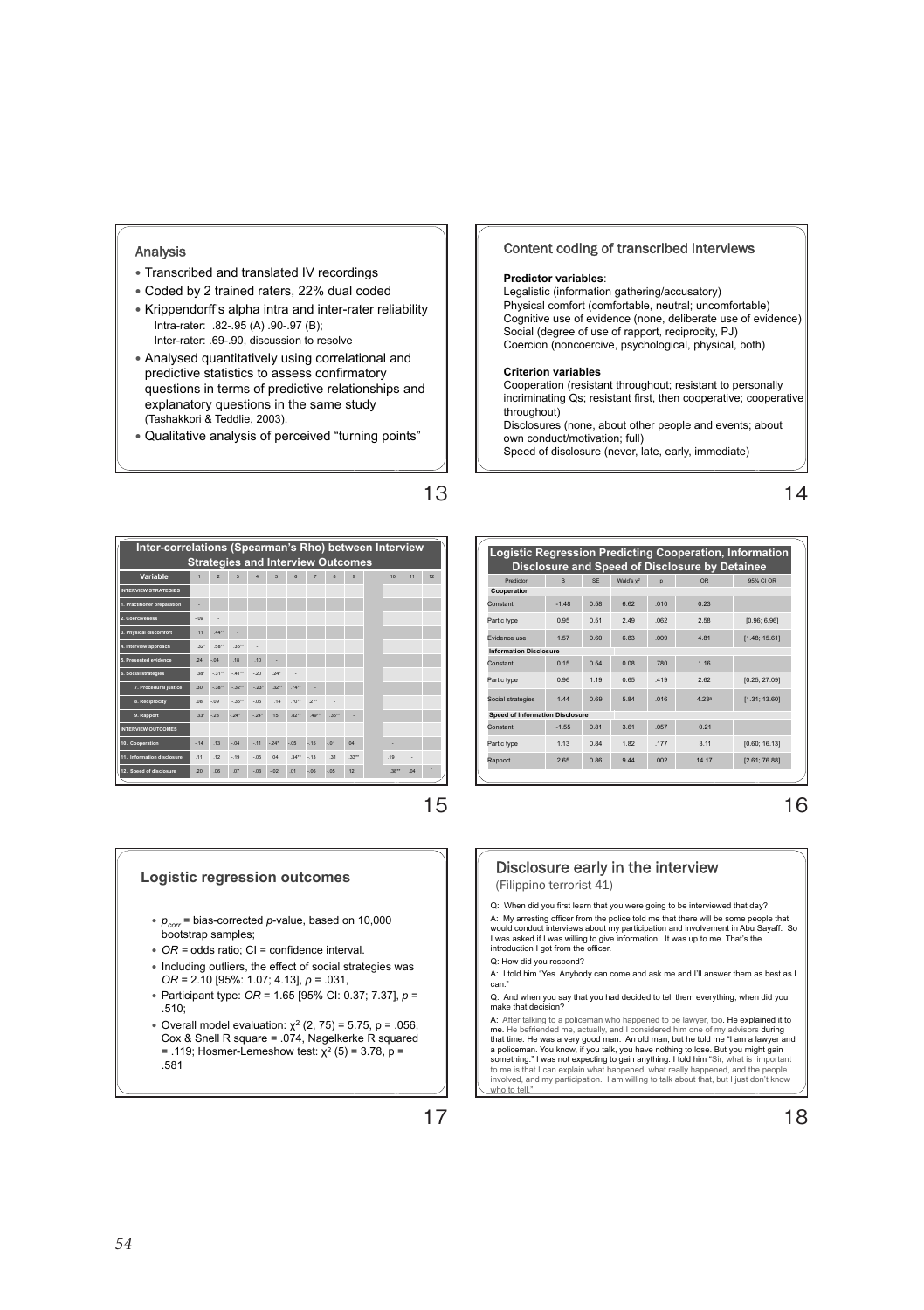#### Disclosure late (Indonesian practitioner 13)

Q: So on the first days, day one and day two, how many interview sessions did you have?

A: Six sessions on the first and second days, and on the last session of the third day, I cracked the terrorist.<br> $\Omega$ : In the sessions on the first two days when I the In the sessions on the first two days when [the detainee] was not answering questions, how long did the sessions last?

A: I tried interviewing the suspect. After one hour, the suspect didn't crack on the first day, so I stopped. I continued on that day in the afternoon, and stopped again after a similar response. The second day was a repeat of what happened on day one.

|                        |                  | COFRONE     | <b>NONCOFRCIVE</b> |             |
|------------------------|------------------|-------------|--------------------|-------------|
| Interview<br>Outcome   | <b>Effective</b> | Ineffective | <b>Effective</b>   | Ineffective |
| Cooperation            |                  |             |                    |             |
| Physical               | 2.7              | 16.0        | 16.0               |             |
| Cognitive              | 1.3              | 13          | 120                | 1.3         |
| Social                 | 63               | 13          | 26.7               |             |
| Legal                  | 9.3              |             | 13                 |             |
| Total                  | 18.6             | 18.6        | 56.0               | 1.3         |
| Information disclosure |                  |             |                    |             |
| Physical               | 2.7              | 186         | 107                | 1.3         |
| Cognitive              | 63               | 13.4        | 240                |             |
| Social                 | 2.7              | 24.0        | 14.7               |             |
| Legal                  | 40               | 27          |                    |             |
| Total                  | 147              | <b>587</b>  | 49.4               | 13          |
| Admission              |                  |             |                    |             |
| Physical               | 40               | 40          |                    |             |
| Cognitive              | 67               |             | 120                |             |
| Social                 |                  |             | 6.7                |             |
| Legal                  | 5.3              |             | 1.3                |             |
| Total                  | 16.0             | 4.0         | 20.0               |             |

21

19

#### Results

- y Accusatorial strategies perceived as less effective; more commonly reported than information gathering; positively correlated with physically coercive strategies (*rs* = .58), and negatively with social persuasion (*rs*=-.31).
- y Half the detainees rated "mostly cooperative"
- 1 in 5 detainees reported torturous abuse
- y Comfortable physical settings strongly associated with cooperation, rapport, little resistance
- y Uncomfortable settings associated with less disclosure, fewer admissions, false information

## Analysis of interview "turning points"

The content of interviews was qualitatively analyzed using an inductive approach (Strauss & Corbin, 1998) and a categorizing method (Maxwell, 2005), applying the steps summarized by Braun and Clarke (2006), permitting unique strategies to emerge in a "bottomup" rather than "top-down" manner, to accurately reflect all reported interviews. These analyses identified strategies which preceded the interview turning points in the relationship between interviewerinterviewee, whether the strategies used were perceived as effective or ineffective, and their outcomes.

20

#### Results: reported responses to strategies used

- Confronting with evidence perceived to increase resistance (*OR*=4.8).
- Threats, physical assault yielded information, but not necessarily reliable, and were associated with silence.
- Noncoercive social strategies seen as most effective in securing and maintaining cooperation, more personally incriminating and reliable information
- y Confessions/admissions 4x as likely with respectful, nonjudgmental treatment, and rapport.

| Torture                   | <b>ALL</b> | PRAC           | <b>DETAINEE</b> |
|---------------------------|------------|----------------|-----------------|
| Violence/physical abuse   | 18.7       | 0 <sub>0</sub> | 389             |
| <b>Electronic shock</b>   | 27         | 0 <sub>0</sub> | 56              |
| <b>Water torture</b>      | 27         | 0 <sub>0</sub> | 56              |
| <b>Sleep deprivation</b>  | 27         | 0 <sub>0</sub> | 56              |
| <b>Darkness</b>           | 1.3        | 0 <sub>0</sub> | 28              |
| Blind-fold/head covered   | 9.3        | 0 <sub>0</sub> | 194             |
| Temperature (hot or cold) | 4.0        | 0.0            | 8.3             |
| <b>Humiliation</b>        | 5.3        | 0 <sub>0</sub> | 1111            |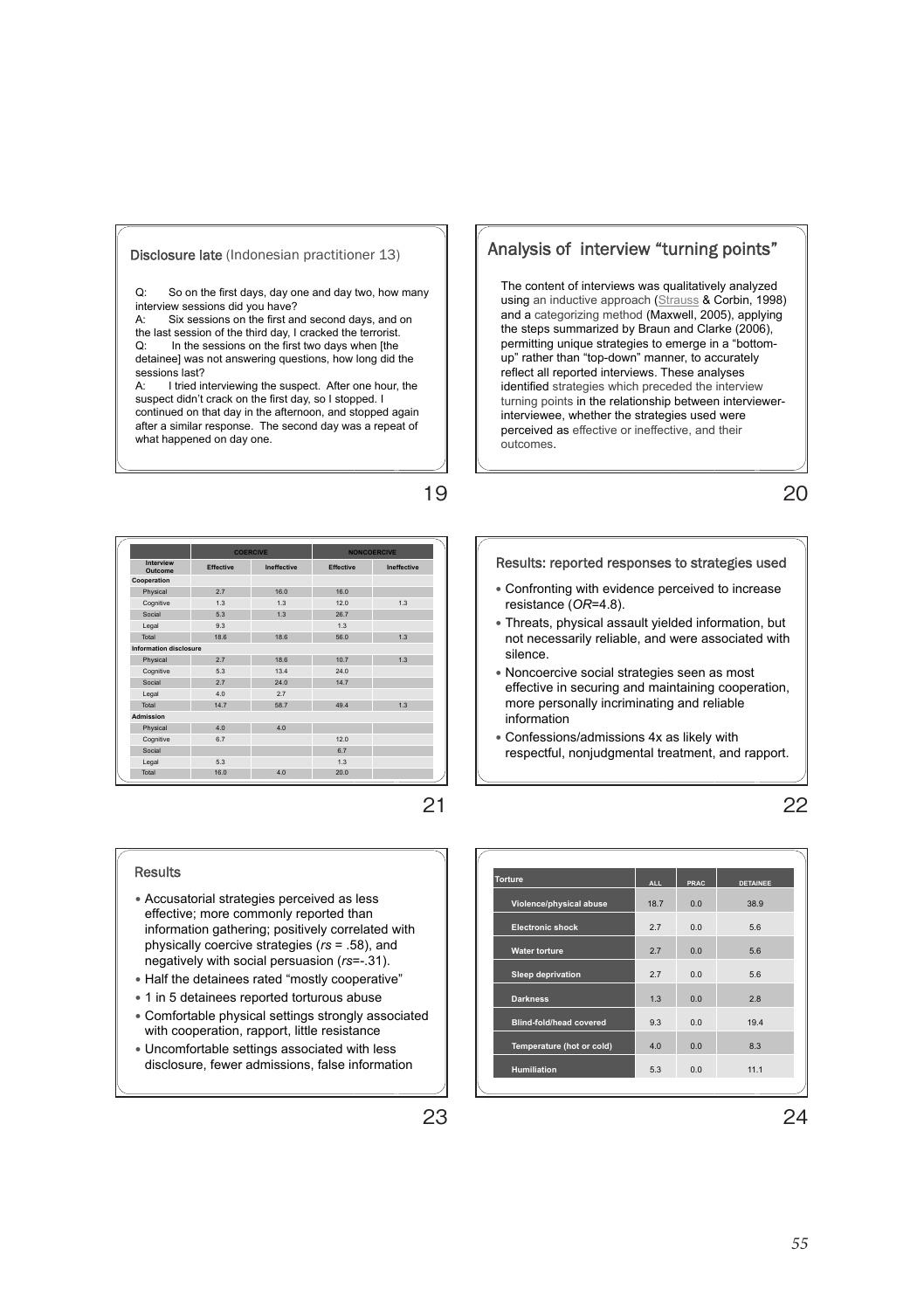#### Counterproductive coercion

Many detainees reported that coercive strategies such as physical assault, deception and or threats by their interviewers, resulted in the provision of false information and/or false confessions. Some reported giving false information to stop assaults from continuing (Indonesian Detainee 17). Other detainees responded to false information with false information. For example, a detainee said: "Yes, of course there was information I told them that was not true...because I am sure they were lying to me, so I made up some lies, too" (Filipino Detainee 77).



## 27

25

#### Conclusions

- One of first studies of terrorist views of strategies that foster cooperation and disclosure in investigative interviews
- Detainees are a useful source of feedback
- Strong consensus across practitioner-detainee samples
- Differences mainly in physical coercion measures
- Augmented past theory on interactional processes and the evidence-base of international best practices in suspect interviews.



- Immediate disclosure is independent of strategies
- A positive relationship exists between speed and cooperation.
- More social noncoercive strategies are associated with early disclosures: rapport, e.g., liking, affinity, humour, interest
- **Early disclosure was 14X more likely when** rapport-building techniques were reported

26

#### Limitations and strengths of study

- Self-reported use and definitions of success need external validation, corroboration
- Indirect measures of effectiveness
- Preliminary qualitative data, needs replication in systematic analyses of actual interviews, corroborated by non-parties
- y Not matched pairs, so consensus and disparities about same interview untested

28

#### **Acknowledgements**

- Funded by the US Department of Justice Federal Bureau of Investigation High-Value Detainee Interrogation Group through the Centre for Law and Human Behavior at the University of Texas at El Paso (Grant Number: 256/13). Statements of fact, opinion and analysis are those of the authors, do not reflect official policy or positions of the FBI or the US government.
- Leverhulme Visiting Professorship (VP2-2012-012) to Professor Mandeep Dhami and Professor Jane Goodman-Delahunty from the Leverhulme Trust.
- Support and assistance of Professor Rohan Gunaratna and a dedicated team of research assistants at Charles Sturt University, Australia, the University of Surrey, Guildford, United Kingdom, and Champlain College, Burlington, Vermont, USA
- Time and enthusiasm of anonymous practitioners, detainees and exdetainees who generously shared their insights and personal experiences.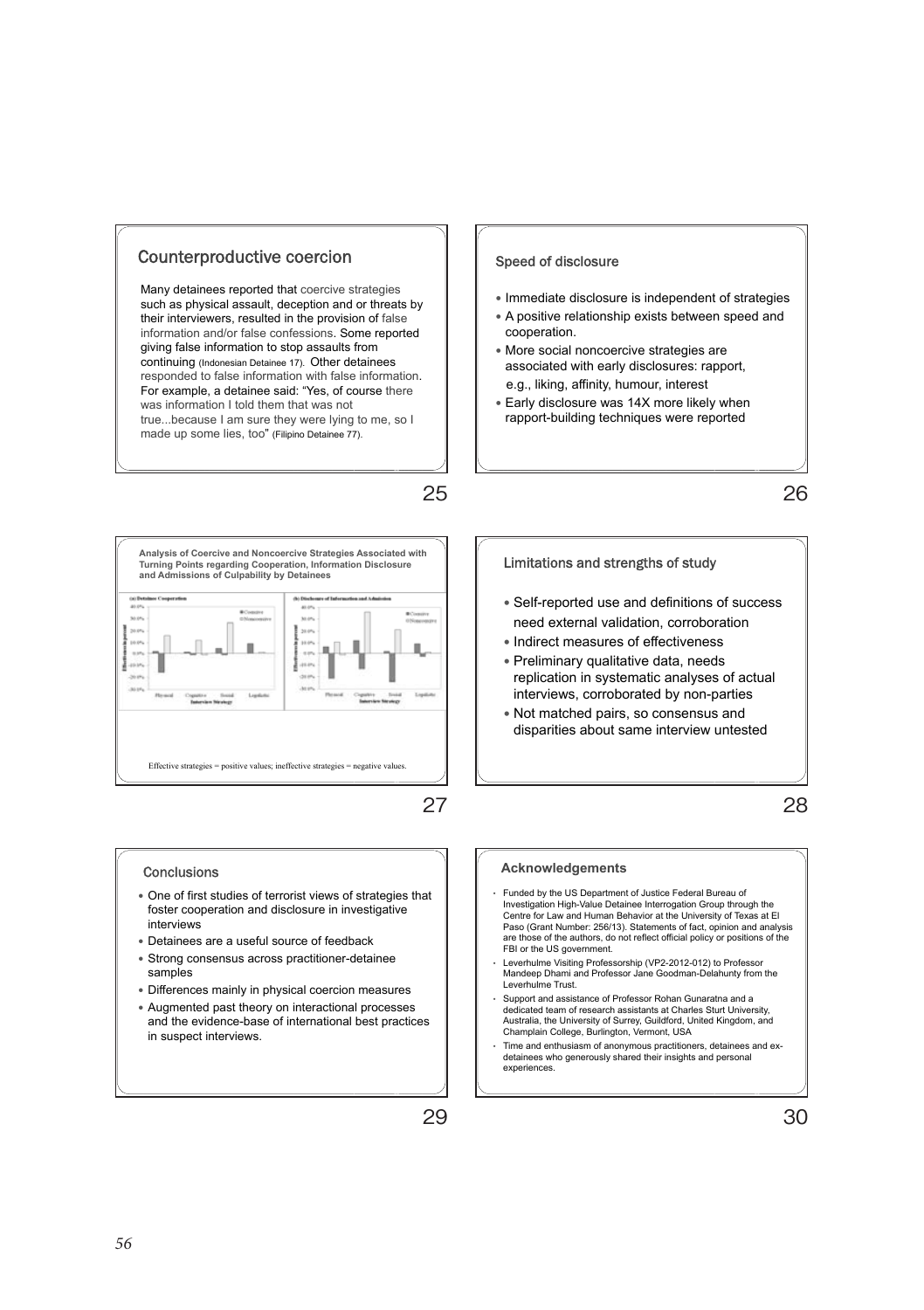David Dixon (University of New South Wales, Faculty of Law)

## Makoto Ibusuki

Next speaker is Professor David Dixon from the University of New South Wales, Australia.

## David Dixon

Thank you. I'd like to begin by thanking our hosts for your wonderful hospitality on my first visit to Japan. I hope it won't be the last and also to thank our interpreters for doing such a great job for those of us who don't speak Japanese unfortunately.

So, why're we talking about audiovisual recording of police interrogation? From the English-speaking world from which I come, let's be blunt about it, the reason we do so is that traditional interrogation by police has been inefficient. It has been inefficient in that it has produced clear miscarriages of justice, people who have been convicted of things that they haven't done, and secondly, as a corollary, it has led to the people who were really guilty escaping from justice because the police have concentrated on the wrong people, they've got confessions from the wrong people, the really guilty people have escaped. And although it's not in my paper, what Jane has just been taking about, we should also remember that coercive interrogation was one of the reasons why the world is in such a mess it is in now, because it was believed because of coercive interrogation that it was appropriate to invade Iraq.

Why audiovisual recording? Technology seems to be an easy fix. The technology is available and it will be the panacea for all the problems of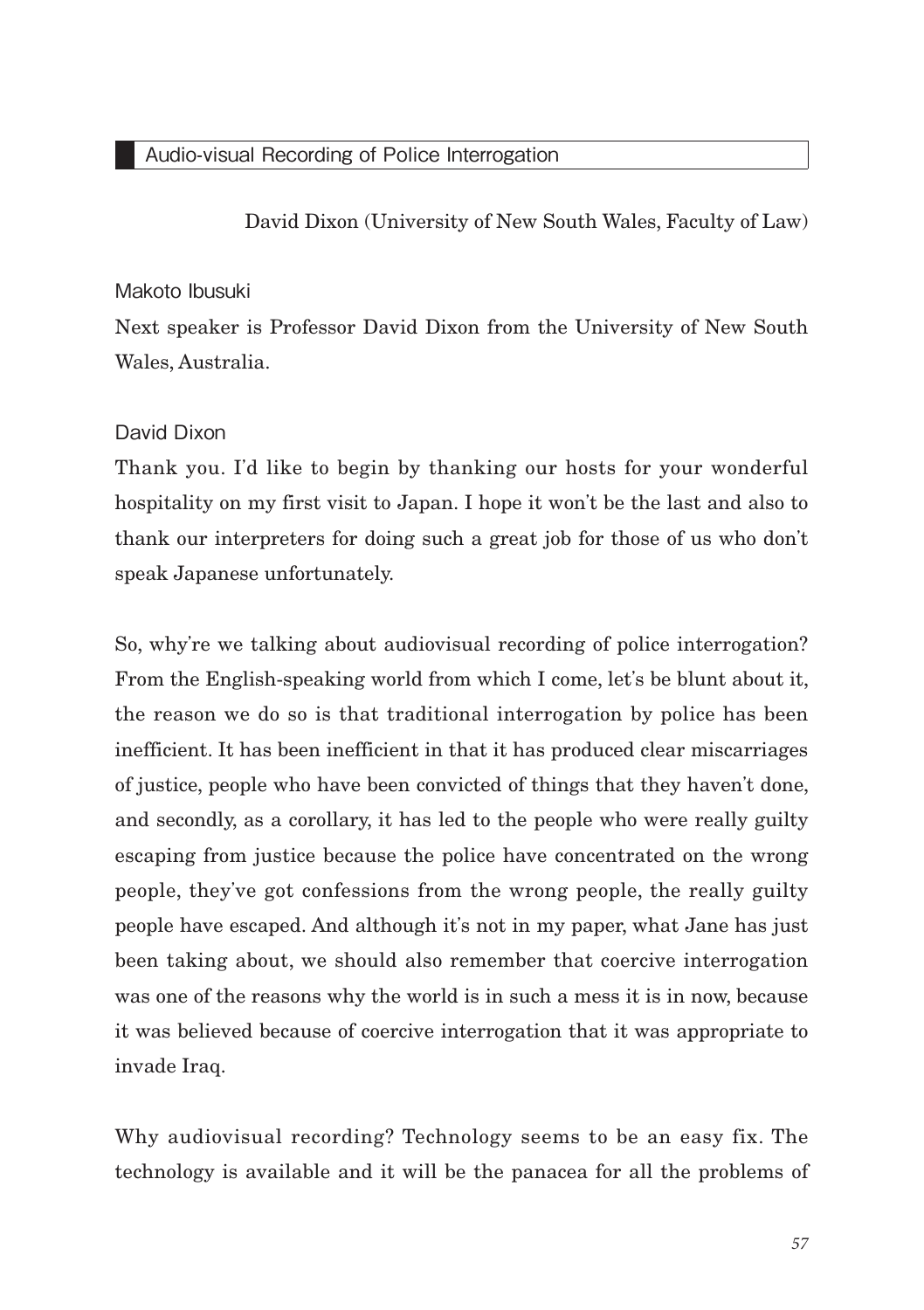police interrogation. Now, what I'm going to suggest today is that while audiovisual recording is very valuable, it has to be seen as having important limits and has to be used properly.

The international developments – I will be talking principally about Australia. I was fortunate to be able to do the only study which has been done anywhere in the world so far as I know, which has been able to take a random selection of audiovisual records of interrogation from across a whole state in Australia for a whole year, and also to follow that up with observation and interviews and a survey of criminal justice professionals. I'm from England originally, and I, before I came to Australia, conducted research, field research, sitting before the days of formal recording by  $-$  in England audio recording, in interrogation rooms. And I've also been studying what's been happening in the United States, so I'm trying to give a broad international perspective.

The arguments for and against audiovisual recording – the most important one spans the two of these. It's important I think to see that audiovisual recording is not simply something which is in the benefit of suspects or of defense lawyers. If you look at the experience which I'll be talking about in Australia, and more generally, of audio-recording in the United Kingdom, the benefits have been to everybody, to police, to practitioners, to suspects across the board, and it's a shame I think that I believe there are very a few police officers here today, because this is seen as been for the other side of an argument.

In fact, just to jump ahead a little, in my research, in the surveys which I did of the professionals' experience of audiovisual recording in Australia, the people who favored it most was not the defense lawyers, it was the prosecutors. The prosecutors found it was of great, great benefit to them,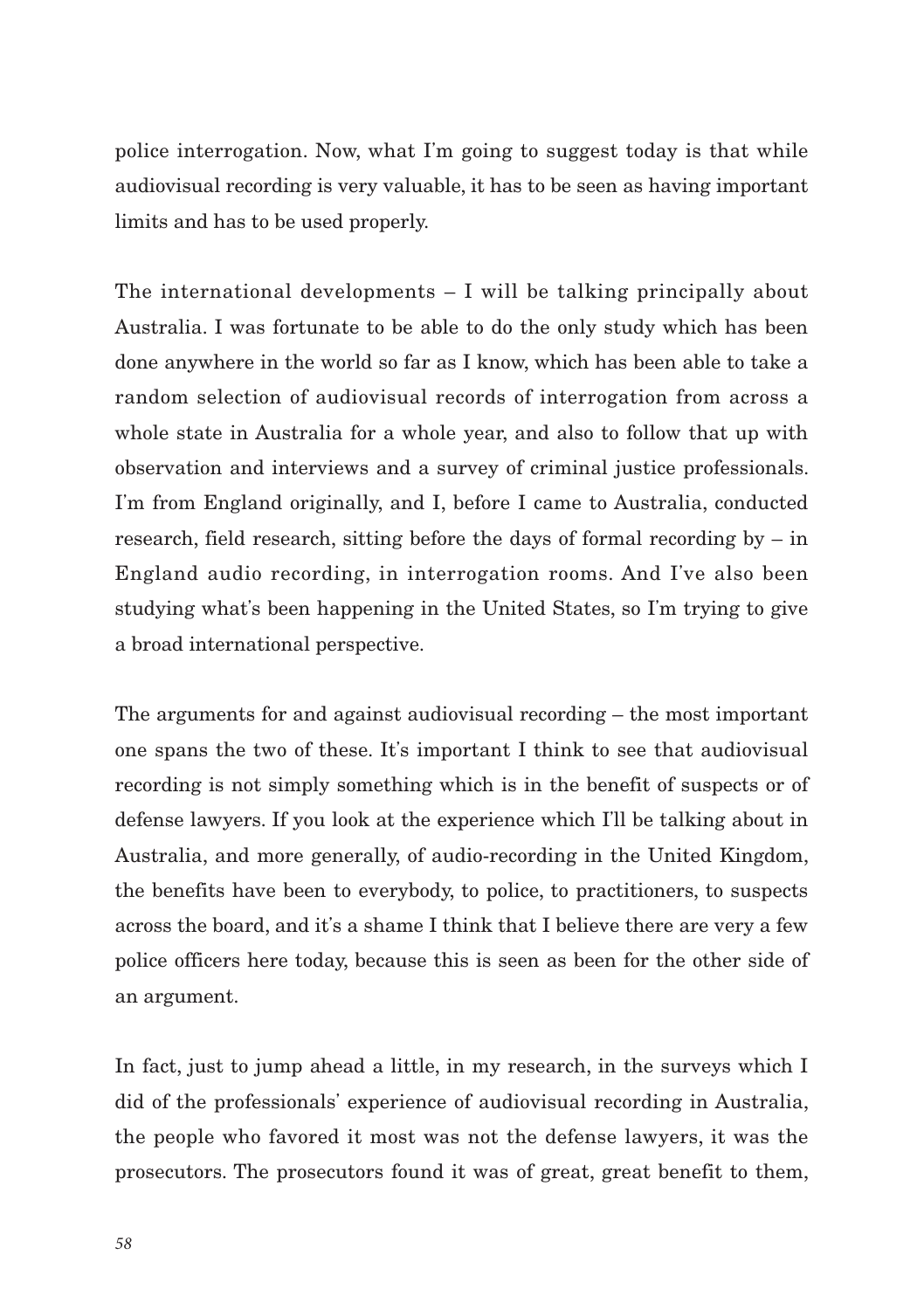much more so than defense lawyers; and that Australian experience I should add, has been going for a long time, that Australia generally introduced audiovisual recording for almost all interrogations more than 20 years ago.

Now, what are the objections which are raised to having audiovisual recording? These are very familiar I am sure to most people. They are that the audiovisual record will be unreliable, that people will be able to change it, that there is great cost to the criminal justice system of having an audiovisual recording system.

Thirdly, that the interrogation room has to be private. The police can only do their job if there is just them and the suspect there, and the camera will make their work impossible.

Fourthly, which follows from the third that introducing the audiovisual recording will mean that suspects will not make confessions and the criminal justice system will suffer.

Finally, the objections are of course from practitioners because it is seen as a challenge to their expertise, that they know, police claim that they know how to interrogate suspects efficiently, and secondly to their reputation that it suggests a lack of trust that we insist on having cameras and recorders in the interrogation room.

Now, what does the research experience say about those series of objections? Firstly, the claim about tampering has proved so far as I'm aware to be a non-issue. It is now straightforward to include security measures in digital recording. Back in the days when it was only audio recording on cassette tape, the police were required to give the suspect a copy of the cassette,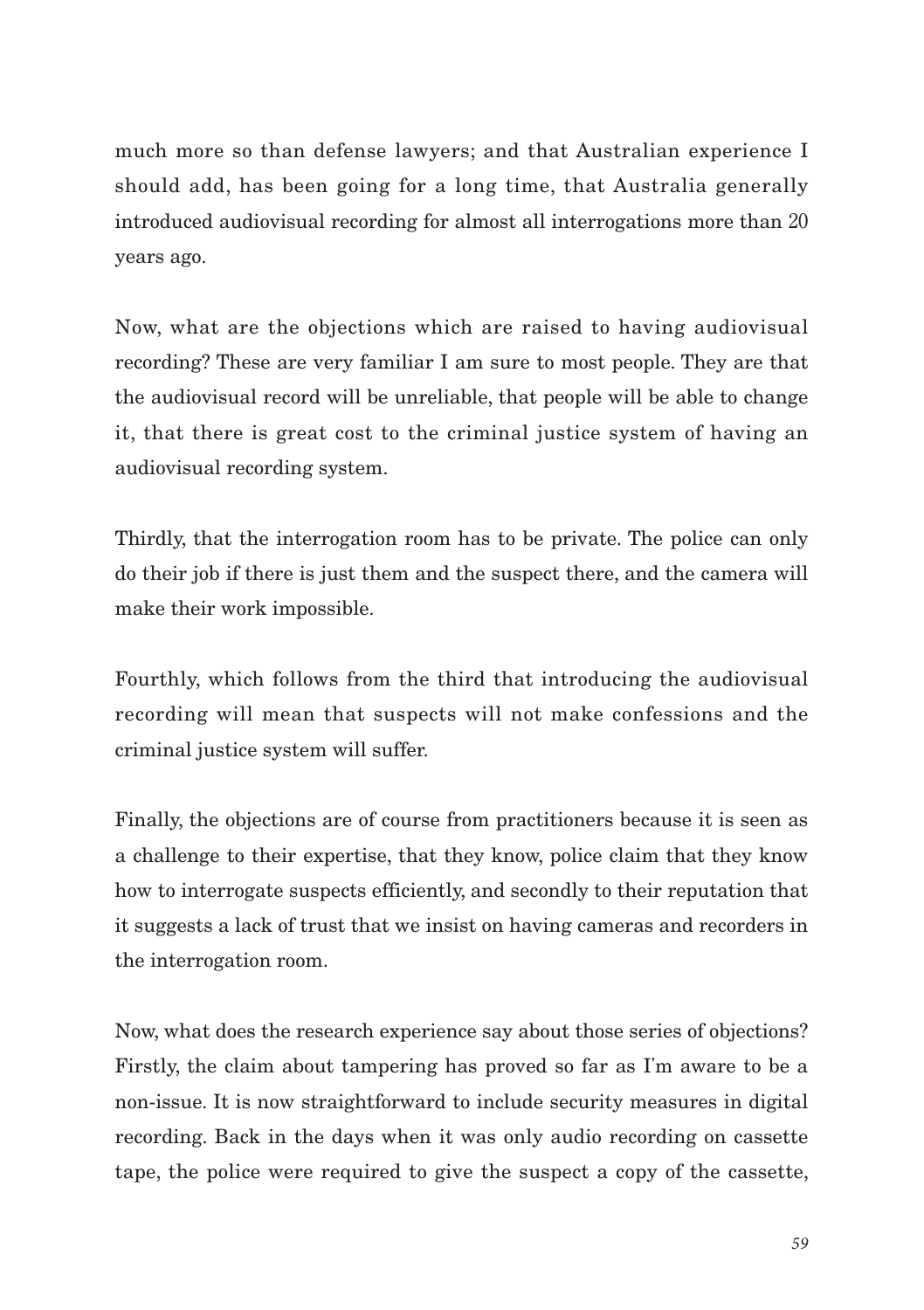which meant that any subsequent changing by the police was going to be irrelevant. The area where there is some concern is what happens after the recording in the transcription, how a record is transcribed and then presented in court.

Secondly, efficiency gains rather than audiovisual recording being too costly. It has been a cost winner for criminal justice, in that you get fewer trials and shorter trials because suspects are less likely to argue against any confession that they've made.

Thirdly, the value of openness, and here, this is more of an evaluation. In my view, if a police officer thinks that you can only do things secretly behind closed doors, then that should be a concern to us. If they're not prepared for us to see how they treat suspects and question them, then they should not be using the methods that they use behind those closed doors.

There is also, on the other side, a great benefit to the police of having a visual recording. Firstly, that it reduces the possibility of allegations against them by suspects. The suspect can't say the police officer hit me if there is a visual record. Secondly, the reason that prosecutors like visual records so much is that they are able to show a court a film of what a suspect looked like when he or she was being interviewed, how they were dressed, how they were drunk or drug effected, rather than the court seeing the smartly dressed defendant in the suit standing in the witness box.

Confession and conviction rates – there has been no evidence that introducing audiovisual recording has reduced the efficiency of the police and the prosecutors in getting confessions and convictions. In terms of the acceptance by practitioners, as I've just noted, in fact, contrary to what was said before, it is the police and particularly prosecutors who in Australia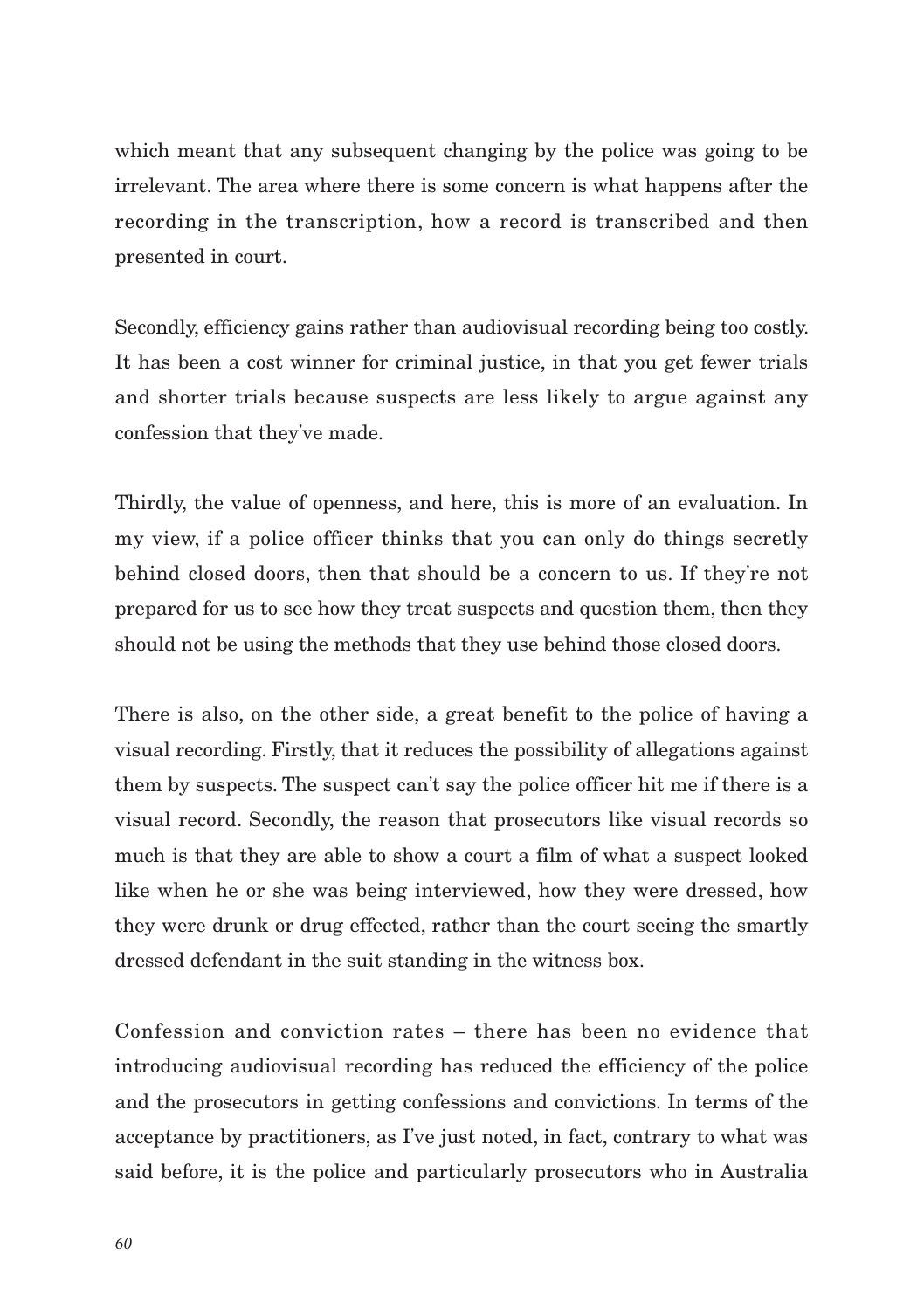are very favorable towards audiovisual recording. This is I think almost turning out to be an international truth that before audiovisual recording is introduced, police and prosecutors say it is impossible. The sky will fall down. When audiovisual recording is introduced, the police and prosecutors say this is the best thing that has ever happened, and also they often claim it was their idea in the first place.

Finally, what the evidence shows is that audiovisual recording has contributed to improving police interrogation. It's closely linked to the kind of programs of investigative interviewing, the PEACE program in England and so on, which Professor Delahunty has been talking about. What video has shown to police is how badly they have traditionally questioned suspects, how inefficient their traditional methods of doing so have been. And particularly, what audiovisual recording shows is that the police officers who used to think that they were the best at it – you know the people I'm talking about, the star detectives, the old – in Australia, the old detective sergeants who were the heroic figures in policing. It turns out that they're actually very bad at their job. Certainly, they got people to confess, but all too often, they were confessing to things that they had not done, and to go back where I started, that's not just bad for the individual who is wrongly convicted. It's also bad because the real criminal doesn't get caught by the police.

So far what I've said has been very favorable about audiovisual recording. What, though, may be wrong with it? Firstly, having an image available encourages unreliable psychology. Now, I'm a lawyer and a sociologist. I don't claim to be psychologist. However, if you look at the research literature on the detection of deception, what that will tell you is that police officers are not able to detect deception by a suspect in a police interview at anything better than usually something like a level of chance. Of course,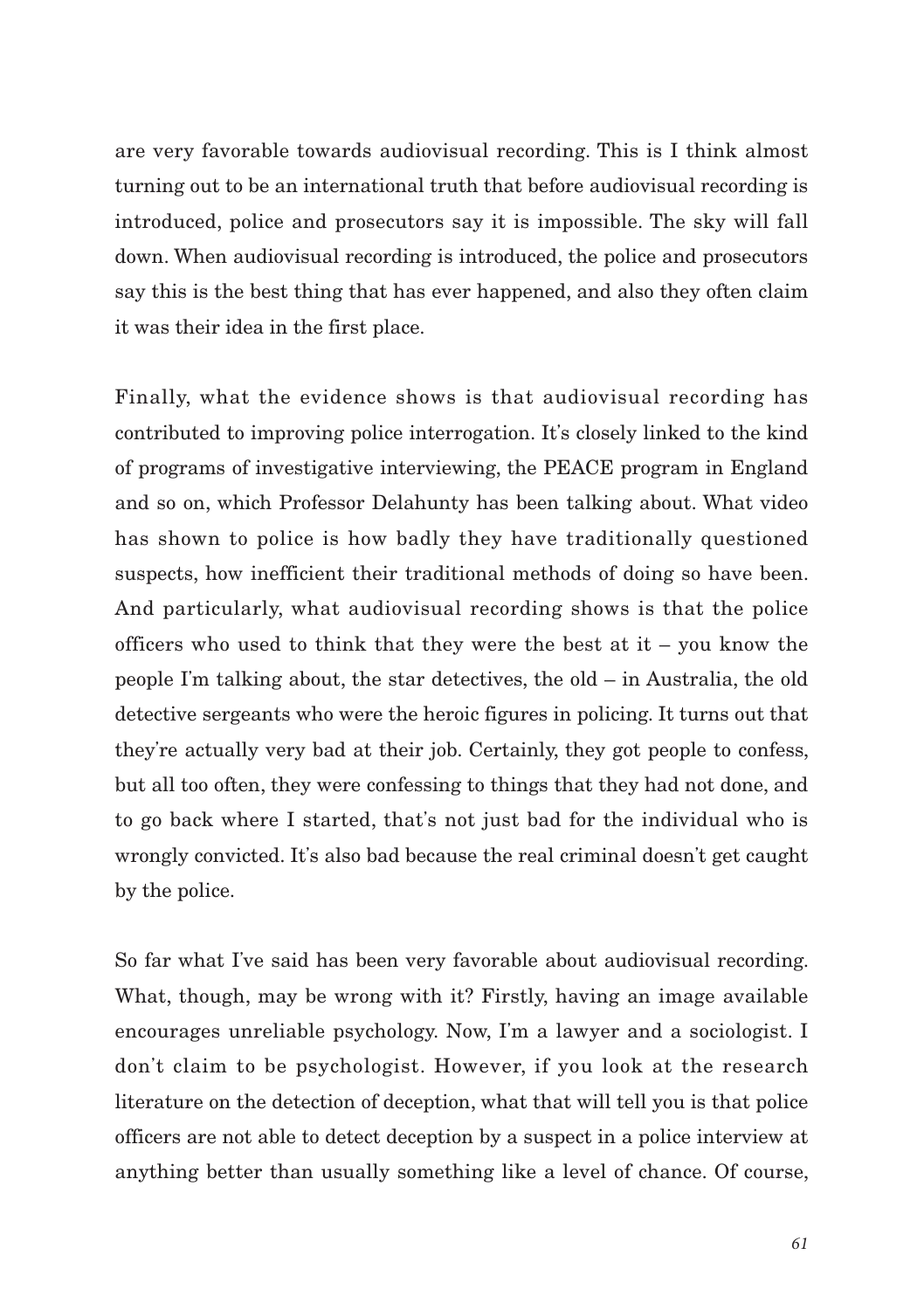police officers love to claim that they can tell whether a person is lying by the way in which they move or the way they don't look at the person or other physical signs. But what the research literature shows is that what they are judging guilt on is in fact the stresses of being in an interrogation room. So, it is extremely worrying that people still think that you can judge whether a person is telling the truth in a police interrogation room from their behavior. Of course, this has become almost a cultural problem that – I'm not sure if the program is shown here, ʻLie to Me,' do people know that television – an American television series. It's the usual kind of police story, except that the hero is a psychologist who is supposed to be able to detect deception, and of course, he catches the baddie – bad guy every week.

I was in China last year speaking to an audience like this. It was very worrying to hear from a police officer responsible for training of a major Chinese police force that he trained his investigators in detecting deception by looking at body language. I asked him where did he get his idea from of doing this, and he said by watching ʻLie to Me' on American television. So, that is a major problem and needs to be addressed.

The second major problem is incomplete recording. Let me put it bluntly. Video recording is only of benefit to the criminal justice system if you record the whole interaction between the police and the suspect in the police station. If you do what I believe may be being talked about in Japan or particularly what is being used – very commonly used in the United States, where the police question the suspect in the normal way and then only audio-visually record the confession at the end; that to me is worse than doing nothing. Why do I say that? That system only tells you that the suspect has confessed. It does not tell you how the suspect came to give that confession, and by having it on record, it gives a kind of strength to the confession which it doesn't deserve. We have to be able to see how the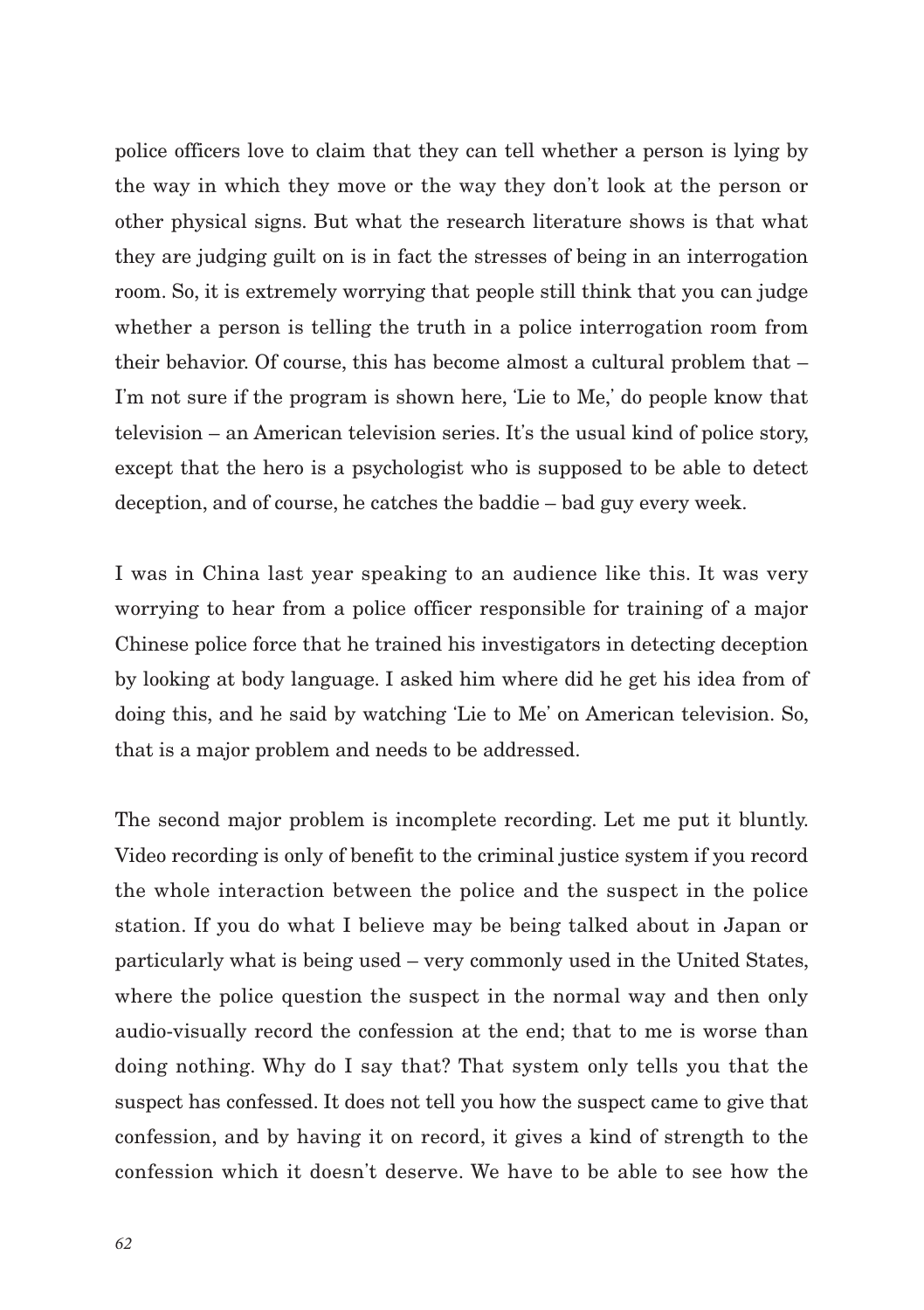confession was produced, what the tactics were that the police used to produce the confession at the end.

I know that people here will say to me, "In Japan, we can't do this because a suspect may be detained for many, many days, up to a month and you couldn't possibly record all of the interaction between investigators and suspects." Well, my answer to that is – I'll come back to it later. You need to reform your criminal justice system, and not just rely on audio-visual recording. There is no need for an efficient police investigation to require people to be detained that length of time. If you look at the English police and criminal evidence system, our research back in the late 1980s, most cases were dealt with within 6 hours. Very few involved a suspect detained beyond 24. Even in the most serious cases, terrorism cases, a week has been the outside. So, please don't tell me that Japanese police need a month to question suspects in regular cases.

Thirdly, the easy availability of audiovisual recording may encourage politicians and those responsible for criminal justice to avoid the hard questions of reform, the kind of thing that I've just been talking about. Similarly, it can encourage overconfidence in and over-reliance on recording and on interrogating. In Australia and in the United Kingdom, the best practice in criminal justice is for police not to rely, as they had done in the past, on simply getting confessions. That is seen as being bad policing. As Professor Delahunty mentioned, what you do is you collect evidence before you arrest a suspect and then you present that evidence to them through investigative interviewing in the interview room. The interrogation and the confession are simply one part, which confirms previous investigation rather than the traditional approach of it being the whole investigation. So, you have to see audiovisual recording as being connected to other controls on detention and interrogation.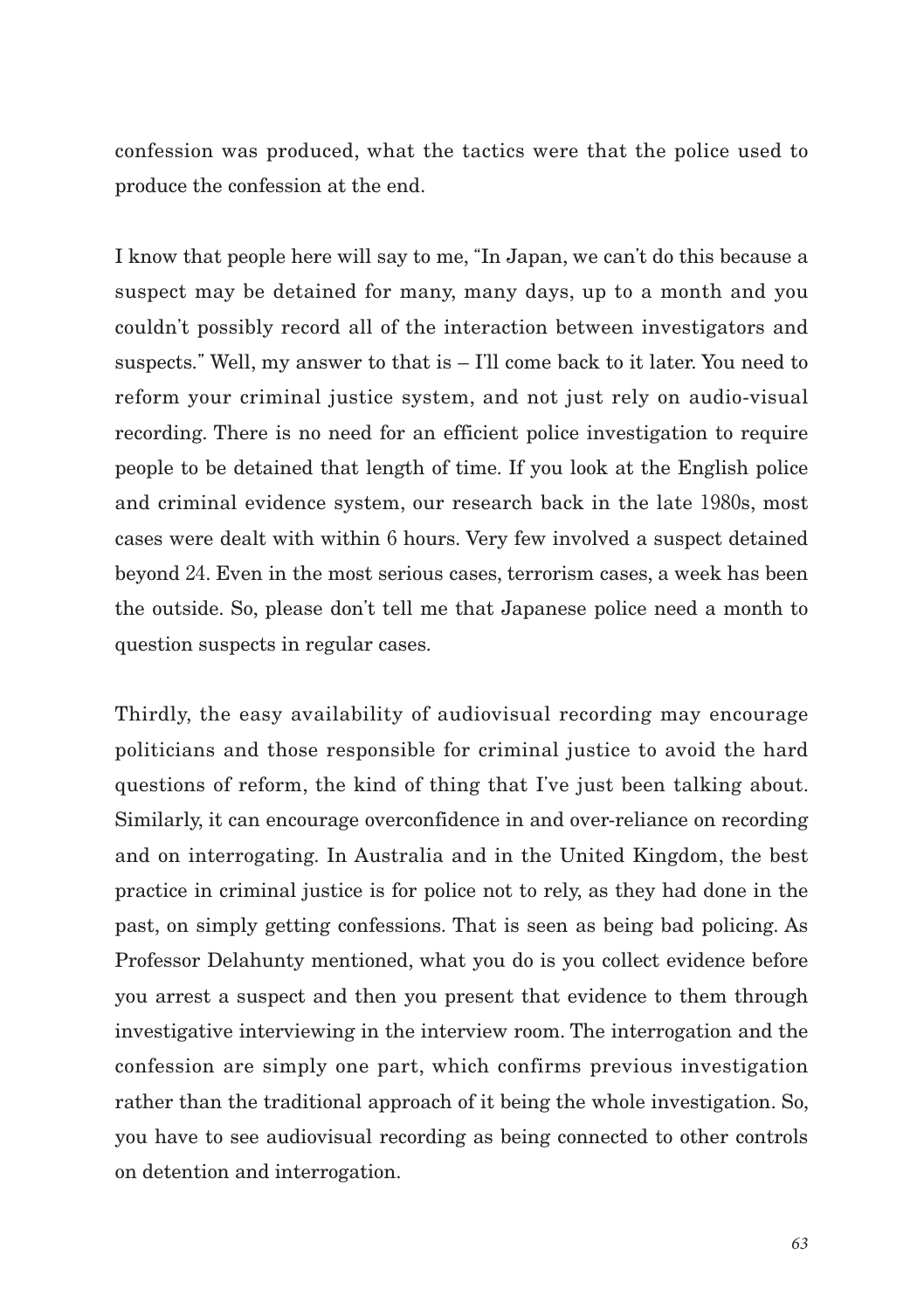Finally, there are more practical problems about using audiovisual records in evidence. There is the problem which relates to simple audio records of having to get caught to listen or to watch very lengthy records of interview. In Australia, when the system was introduced, the intention was that everything would be transcribed and the audiovisual record would only be used in exceptional circumstances. Unfortunately, because going back to my first point about unreliable assessment of deception, it was judges who said that they wanted to see the film of what happened in the police station, and that can lead to lengthy showing of films in some trials. More practically, that's the problem of transcripts where there are fairly straightforward problems of veracity of how an audiovisual record is transcribed.

So finally, some conclusions. Firstly, we should all learn from comparative experience that we can all learn from each other's mistakes and from our experiments and from reforms. I particularly suggest that, as an Englishman living in Australia, I think Australia has a lot to offer, which has been undervalued. For more than 20 years, Australia has had an experience of audio-visually recording police interrogation. I find it amazing that when I go to the United States, Americans still talk as if they're the first people to do this, and they have to think that they don't know what possibly might happen.

Well, look at what happened in the 20 years of experience in the US. We need to look across disciplines, law psychology, sociology, and we need to understand criminal justice as a whole. Most importantly, my conclusion is that if we're going to use audio-visual recording, it has to be used as one tool in a broader regulation of criminal investigation, and that means you have audio-visual recording but you also have to have reform of the way in which the police interrogates suspects, the shift towards the investigative interviewing model and the rejection of the American Inbau and Reid – the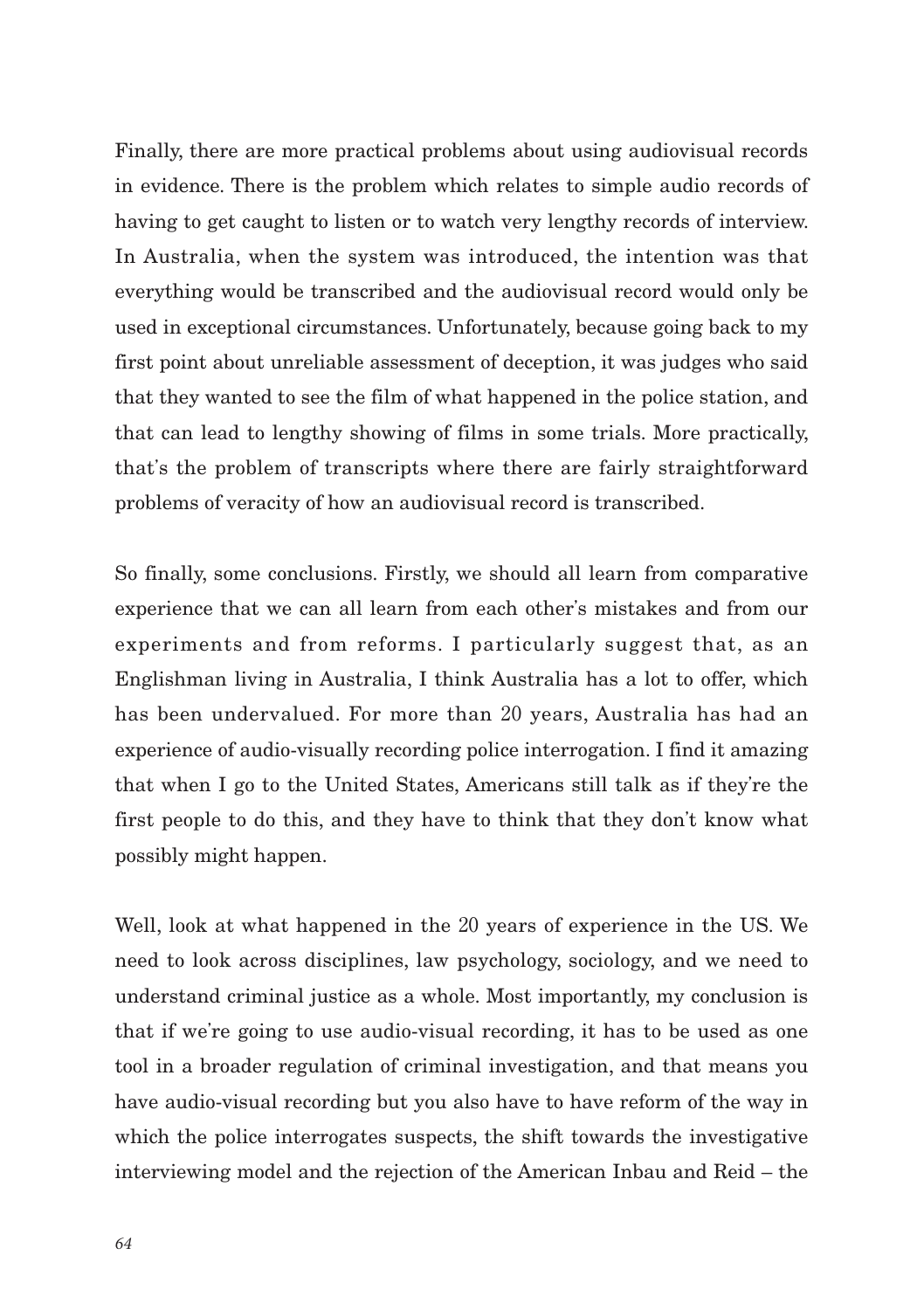Reid Technique approach seems to be vital. It's quite clear that the Reid Technique will certainly – it will get you confessions but they're not reliable.

Secondly, reform of the criminal justice process must mean that you have lawyers available to suspects in the interrogation room. One of the great myths – this area has many myths, but one of the great myths is that lawyers will prevent the police from doing their job. Going back to my experience of looking at England, the English investigative system where free lawyers are provided to suspects in detention and where now more than half of them have it during the time they're being questioned. The idea that lawyers always obstructed the police and made their job impossible is simply a myth. It is not true.

Thirdly, there needs to be time controls. I think it's beyond argument that the Japanese system needs to be look at the length of time in which suspects are detained. And fourthly, there has to be a reform of the way in which suspects are held in police custody. Again, I think the model for this is what has happened in England under the Police and Criminal Evidence Act where there is a division between the control and supervision of the suspect by uniformed officers and investigation by detective officers. The detective officers only get access to the suspect via those uniformed police officers, and that has proved to be a very important and effective reform.

Finally, I'll just return to the point that I made before. None of this should be seen as being a criticism of police or a suggestion of reforms which would make the work of the police and prosecutors impossible. On the contrary, if you look at the evidence of what has happened in jurisdictions which have done the things that I've talked about this morning, you will see that the police and the prosecutors are the ones who like it most, that they have been able to do their job, and now what their job means is that the people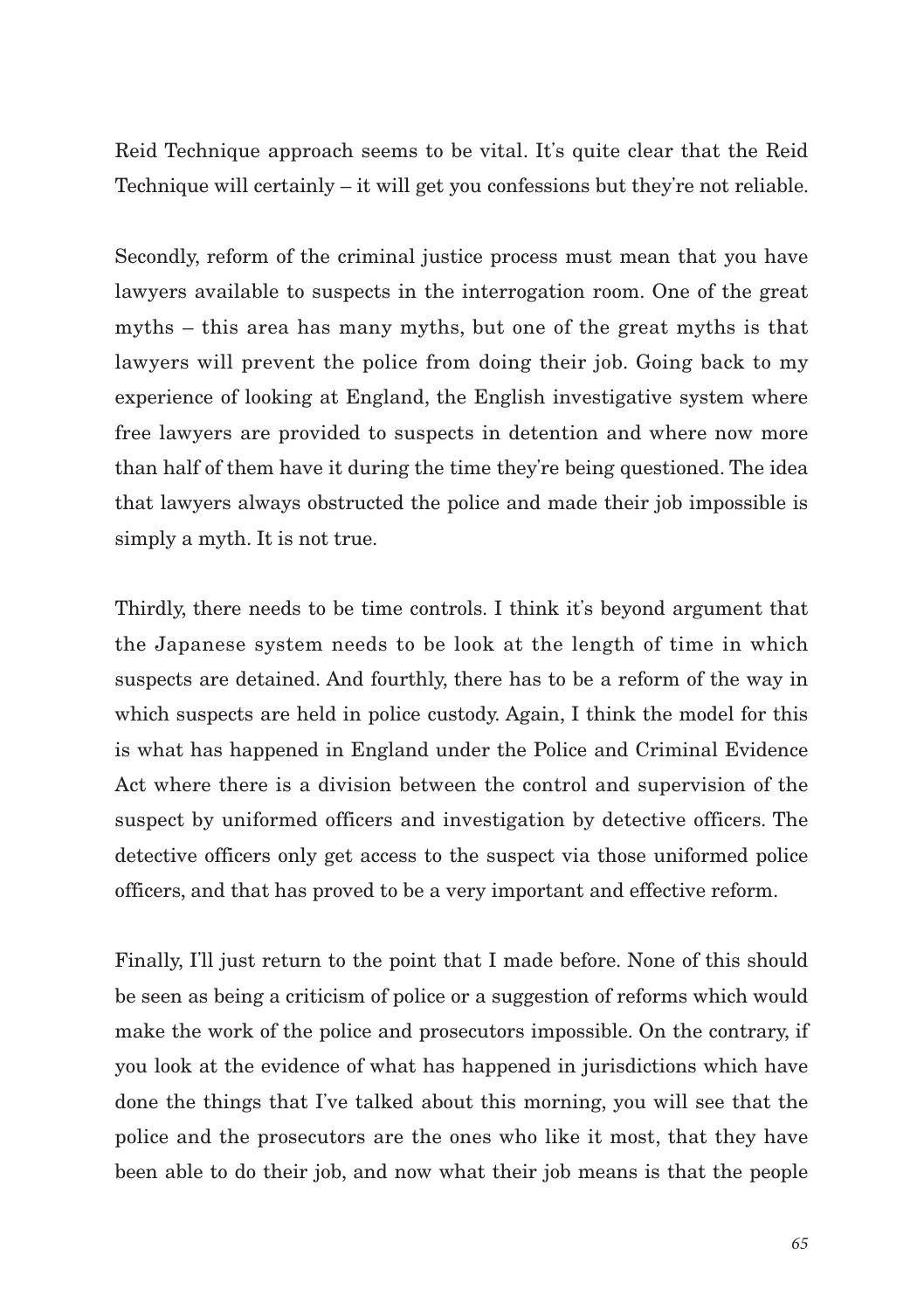who get convicted at the end of the criminal justice process are more likely to be really guilty than in the past the victims of miscarriages of justice.

Anyone who's interesting in the background to the research in Australia that I talked about, just give a quick plug for my book, ʻInterrogating Images' which is a full research report on the research in Australia.

Thank you very much for listening this morning.

## Makoto Ibusuki

Thank you very much Professor Dixon. It is nice touching to the American drama ʻLie to Me.' As you know, - audience you know another famous American drama, CSI, the Crime Scene Investigation, now in the court room in the United States, they have CSI syndrome, because every juror wants to "Where is the criminal good science evidence in this case?" They call it CSI syndrome. I imagine this morning - in the next decade, we will have ʻLie to Me' syndrome. So, many jurors and judges would want where is a good detective for understanding who is liar or not.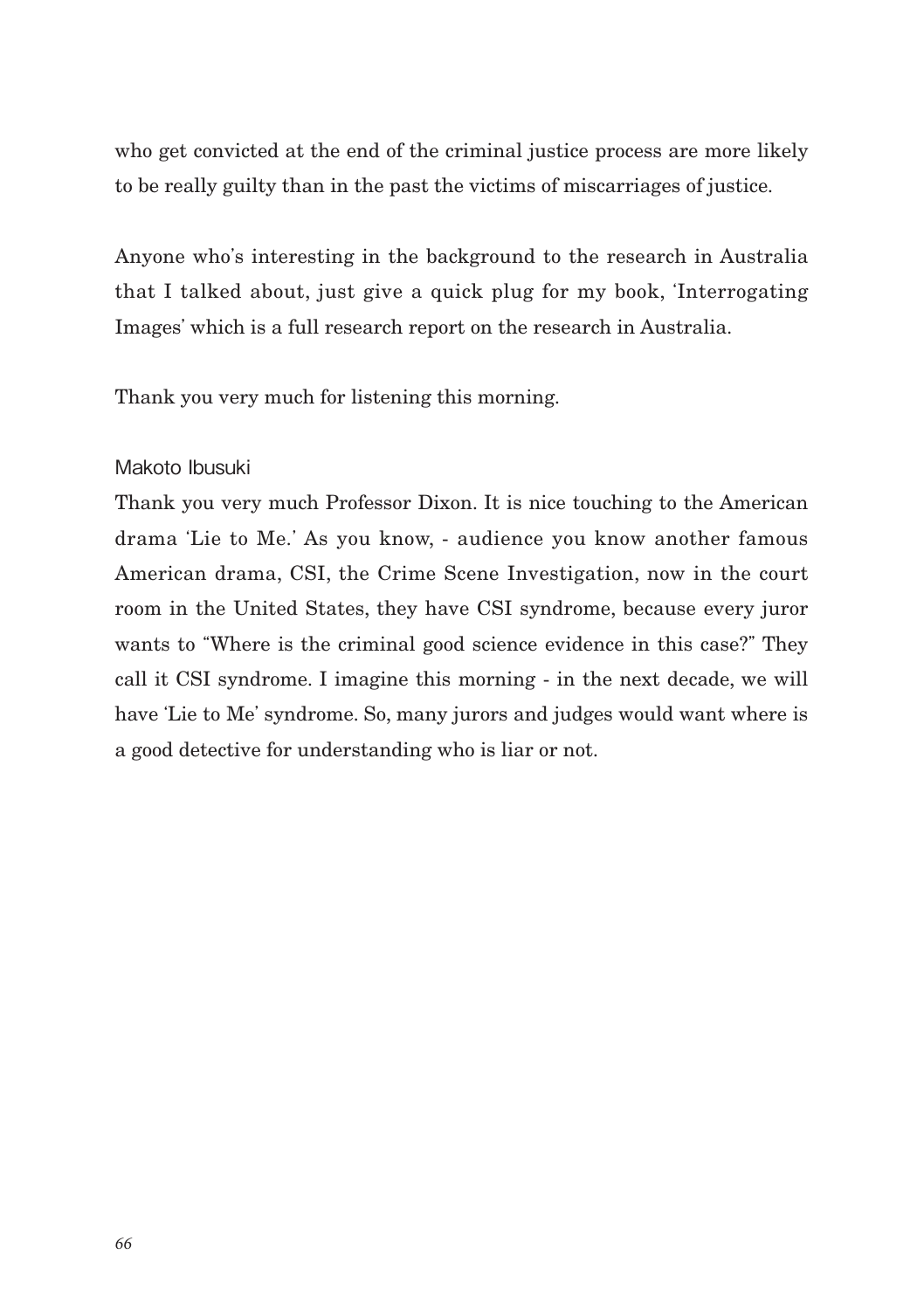

#### **The usual objections**

•tampering with records

- increasing cost
- infringing on necessary privacy
- losing confessions
- challenging practitioners
	- methods
	- reputation

#### **What experience demonstrates**

- technological and process bars to tampering
- efficiency gains
- value of openness
- confession and conviction rates
- acceptance by practitioners
- improving investigative practice

**WUNSW** 

4

#### **What** *may* **be wrong with recording?**

- encouraging unreliable psychology
- incomplete recording
- politically avoiding reform
- encouraging over-confidence in and overreliance on recording
- isolating recording from other controls on detention and interrogation
- using recorded interviews in evidence

**WUNSW** 

3

**FUNSW** 

#### **Conclusions**

- learning from comparative experience
- broadening disciplinary perspectives
- understanding criminal justice holistically
- using recording as just one tool in the broader regulation of criminal investigation

**WUNSW**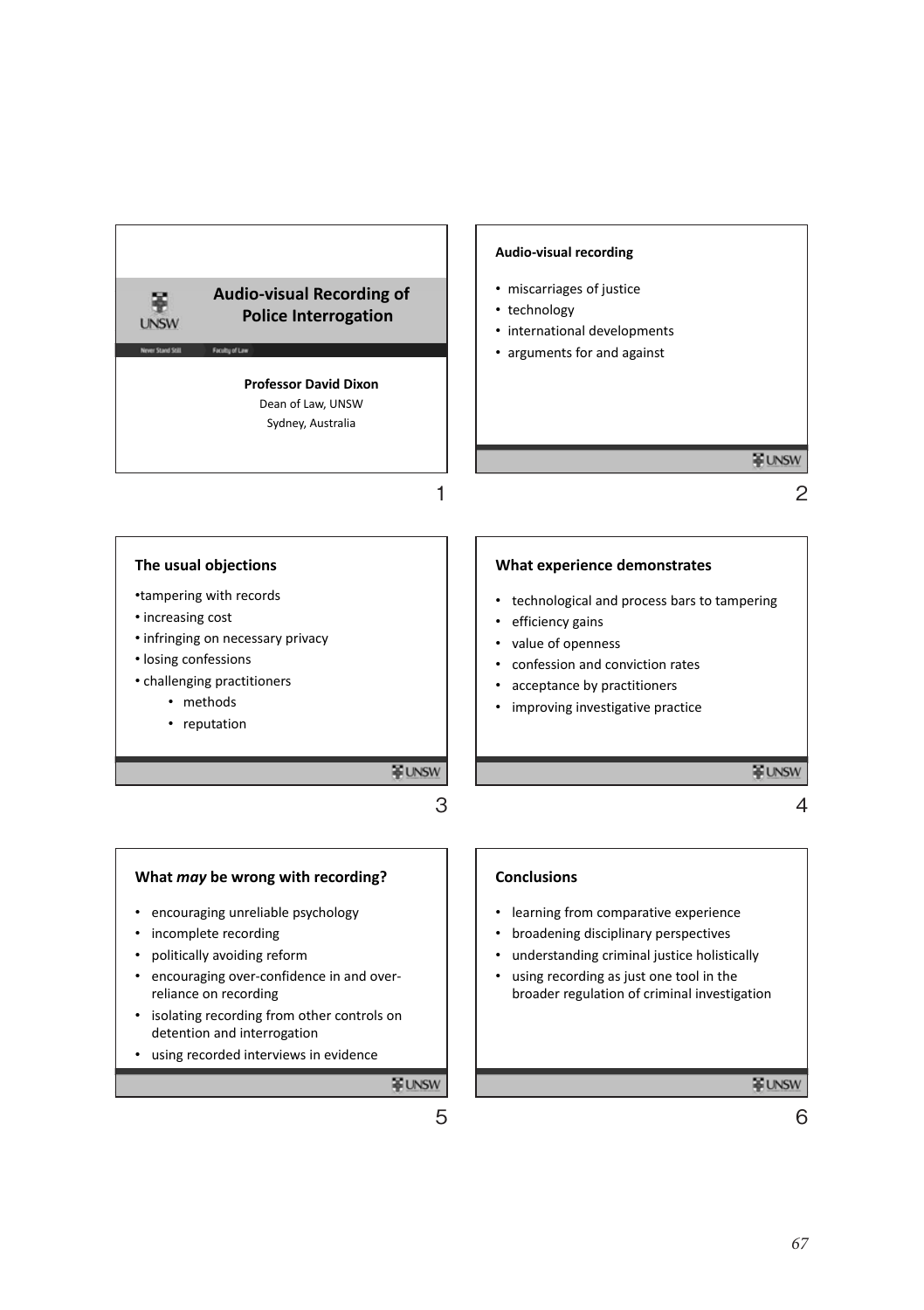## Comments & Discussion

### Makoto Ibusuki

I would like to call upon Mr. Masashi Akita, attorney, to make the comments. He will be attending here as a discussant followed by the questions and answers.

## Masashi Akita

I am Akita. I am the attorney on behalf of Osaka Bar Association. Talking about Osaka, this is the original point of the discussion and debate of Japan on the introduction of electronic recording, and there is the poll whether there is the entire electronic recording to be implemented or not, there is a flag. So Mr. Kosakai is going to appear here as one of the discussants.

In Osaka Bar Association, I am one of the promoters who have initiated such introduction of electronic recording for the first time in Osaka. That is the reason why I was invited here. Osaka Bar Association for the electronic recording is like trying to grope in the bush, trying to find some trick, so I had an opportunity to go to Australia to study. I was there in 2004, already 10 years have passed. At that time, very sophisticated – this protocol was already set, and the system was already available in Australia. Very sophisticated electronic recording was already implemented. I was very much stunned and came back to Japan. Ten years have passed since then, and listening to the two lecturers' talks today, looks like you're advancing way farther and I have been given another shock.

I was surprised with the system development at that time, 10 years ago, and of course, those histories you have already known and Mr. Kosakai is going to talk about this. So, we started the debate on electronic recording and partial electronic recording is going to be introduced, and partially the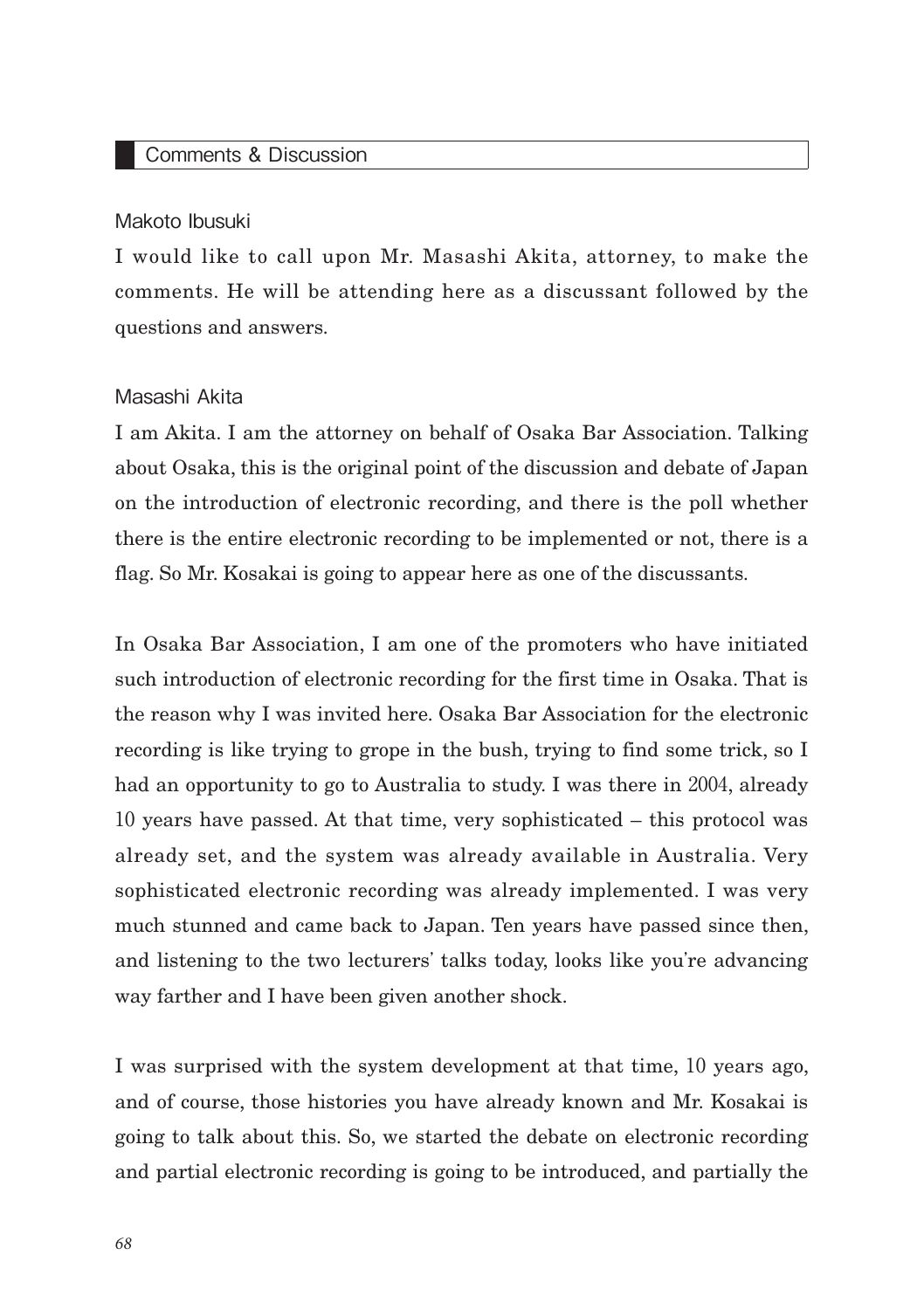entire audio-video recording is going to be implemented pretty soon in Japan. But although there has been the change in Japan, the football Japanese team was regarded to get some kind of trophy in the World Cup, but they were totally defeated. Just like this one. This is only analogy. We are way behind to other countries when it comes to the introduction of electronic recording as I was listening to the two speakers from Australia.

Now, talking about World Cup still – yes. Based on my experiences including the case I was actually involved, allow me to make the comments, Saiban-in Lay Judge system was introduced, and there was the terrible scandal by the public prosecutor's office, the district public prosecutor's office in Osaka, and there was development – further debate on the electronic recording on the legislative council. In such circumstances, the cases I was actually involved in many – some cases, I came across with the introduction of electronic recording. However, probably you might know. It's not that it was in the police custody, but there was at home interrogation and voluntary electronic recording and the police said, "Are you going to compete with the police?" and that was the voice of the policeman telling the suspect at home. But I just wonder whether such phenomenon has disappeared. Already for this year, I met the opposition twice already to the police office because there was the coercive confession, which was made by the police to the suspect without any electronic recording.

One of such cases is for the lady, 70 years old, the police shouted, "You must have done this." It was the relationship with this woman with the racketeers, and Osaka police officer was quite coercive.

Another case I was involved is the white-collar crime, and there was the suspicion that there was the reception of the money. My client was the white-collar employee and to the suspect, "You must have got the money,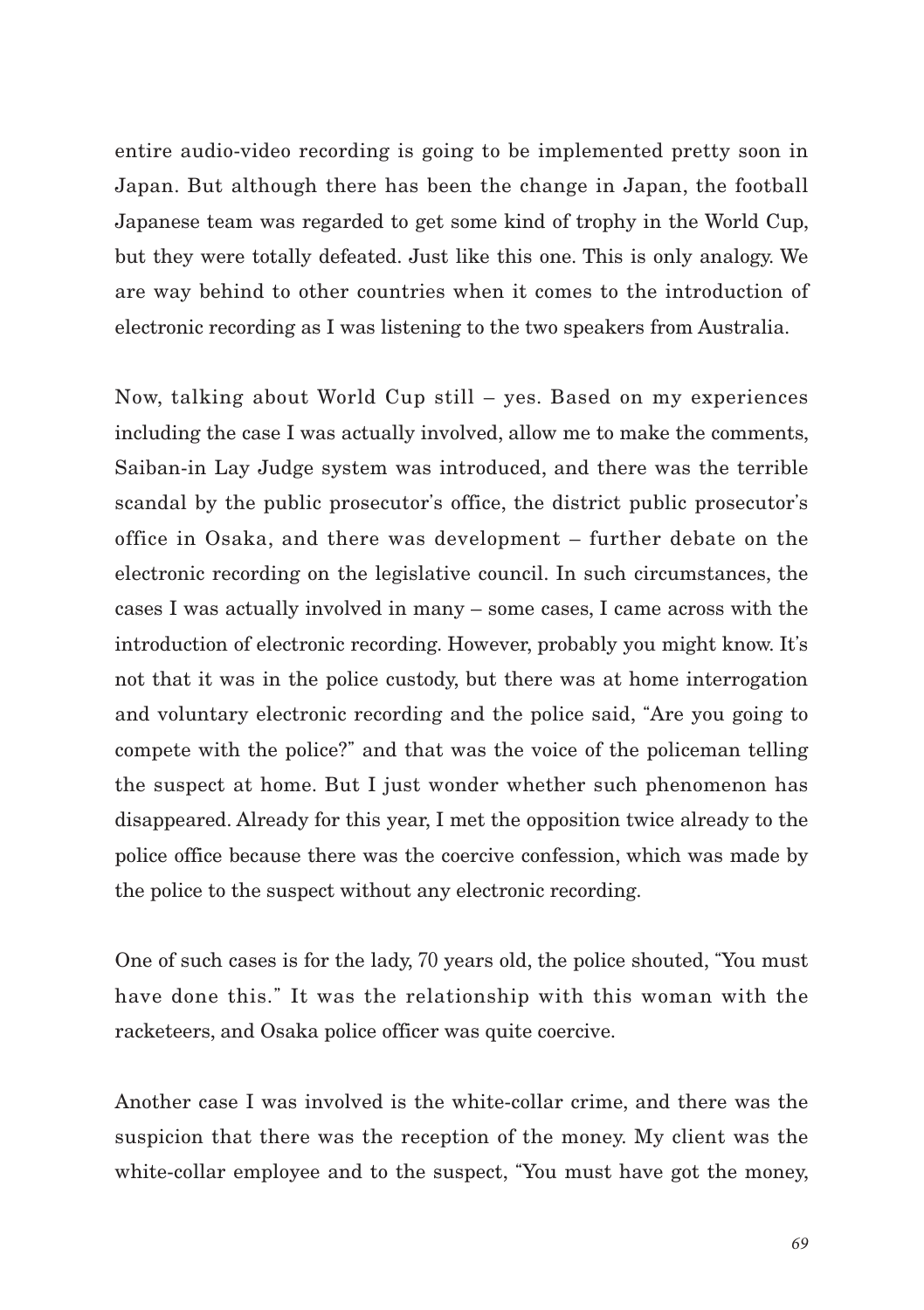you have to admit." And there was the continuation of coercive interrogation.

By the end of the day, there is already established conclusion of the interrogators or the police. So, this is the coercive approach still prevalent in Japan and in the minds of the investigators, there is still established and traditional coercive approach.

Last year Saiban-in judgment, there was the acquittal case. In the hospital, there was the arson case on the wheelchair, and there was no admitting of the crime but there was terrible coercive confession-getting, and my client even refused to meet me and he became very neurotic. He was acquitted but there was a petition of coercive investigation. In the legislative council, there was a debate but still Japanese police continue to make the resistance against such new approach. Mr. Kosakai is going to make a comment later.

So, in the minds or the psychology of the police fact finding and discovering of the fact is for their sake. They try to find the facts which can satisfy their expectations. That is still undergoing. So, on the part of the defense attorneys, what we have to be careful about is to come up with the ways and measures to compete with the interrogators. Of course, mention was made about the perception and mindset of the police, but there are so many things we need to make improvement, because looks like there are more electronic recordings to be introduced, but I wonder whether we, the attorneys, are also equipped with making the use of such recording. As Professor Naka said, police is trying to introduce those techniques and technologies but attorneys are rather behind in adapting ourselves in the introduction. For example, when the criminal procedure law was introduced based on the US in 321 and Article 322, defense attorneys were not able to respond, so we are considered to be the Galapagos, meaning we are the only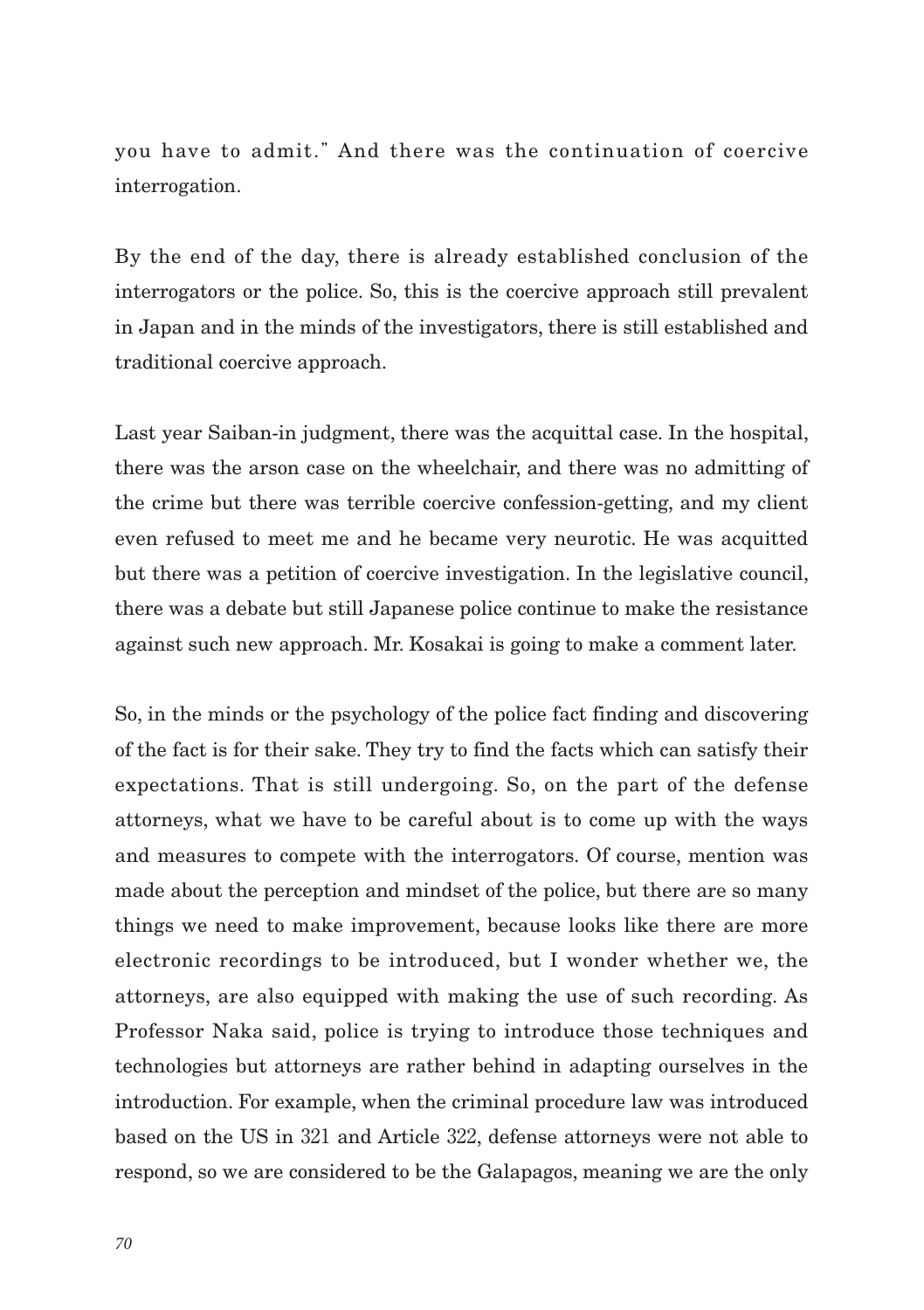alienated and isolated country, and this has created a lot of miscarriage of justice.

Now that we are faced with the development of electronic recording in Japan, we on the part of the defense attorneys have to be equipped with our skill. We should never continue to do the coercive approach for the interrogation. If we continue to do that even after the introduction, that is going to be risky. In the defense activities, attorney Kanaoka said, "In the process of the electronic recording, there was silence on the part of the suspect, but the public prosecutor says, you are supposed to be saying. If you are silent – if you are not telling a lie, you have to say something." "In the past, you looked very nice, but your face today was terrible." That was the coercive approach, and they have continued such investigation for 167 hours. By the end of the day, even after the electronic recording is introduced, if they intend to use the coercive approach, that is not going to bring us anywhere. We learnt a lot from the Australian cases. We need the cooperation by the researchers. I would like to get the cooperation further from the researchers.

Thank you very much.

## Makoto Ibusuki

Now, we're going to invite questions from the participants. Please raise your hand, and please give us your name and affiliation, and please tell us to whom you're addressing your question. Anybody with a question, please. Please wait for the microphone.

The person in the middle, the second row from the back.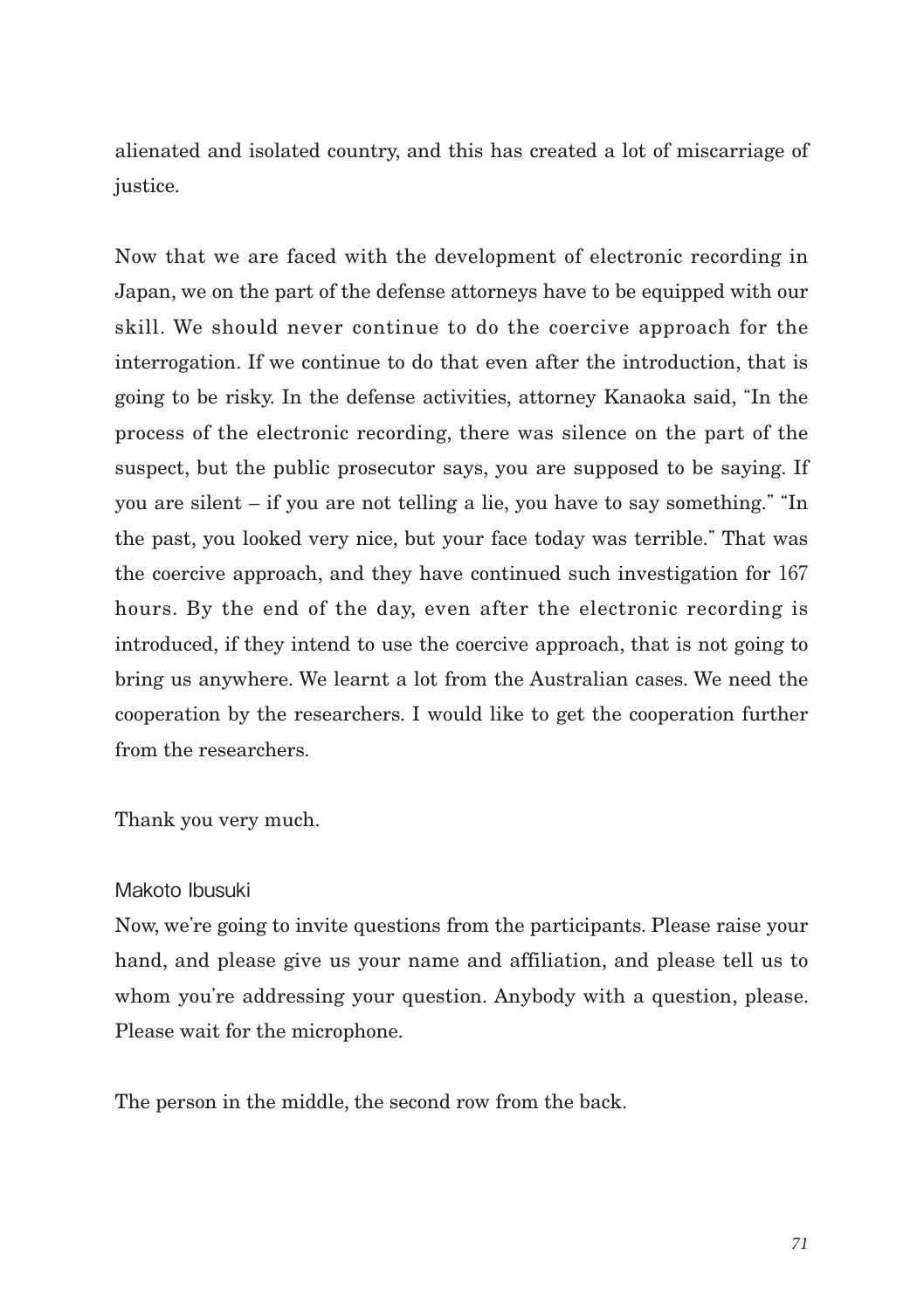## Questioner1

I'm T from Osaka City University. Question to Dr. Dixon. I have a question. With full electronic recording of police interrogation, you said that the prosecutor, the policemen favored them because it improved their practice. The police officers in Australia through the interrogation process, the correction – intention to correct the subject, they don't think anything about how police officers can correct the suspect for – many of the Japanese police officers, they try to correct the suspect is regarded to be one of the important duties of the officers. And I'm afraid, with the start of electronic recording, the police officers intention to do something good for the future of the suspect may be facing some difficulty, but what is the situation in Australia?

## Makoto Ibusuki

He points in Japan the detectives think about one of the purpose of interrogation is to focus on rehabilitation of the defendant. So in Australia, do you have the – the detective have the similar purpose on interrogation or investigation process? Please speak up, please.

## David Dixon

In Australia, it wouldn't be seen as being the job of the police to correct the suspect in that way generally, but I don't see why audiovisual recording would prevent that happening in Japan. If a police officer is behaving appropriately and is giving  $-$  if I understand the question properly, is giving good advice to a suspect, well, there's nothing objectionable about that. So, I don't really understand the question about why audiovisual recording would have any influence.

Makoto Ibusuki Thank you very much.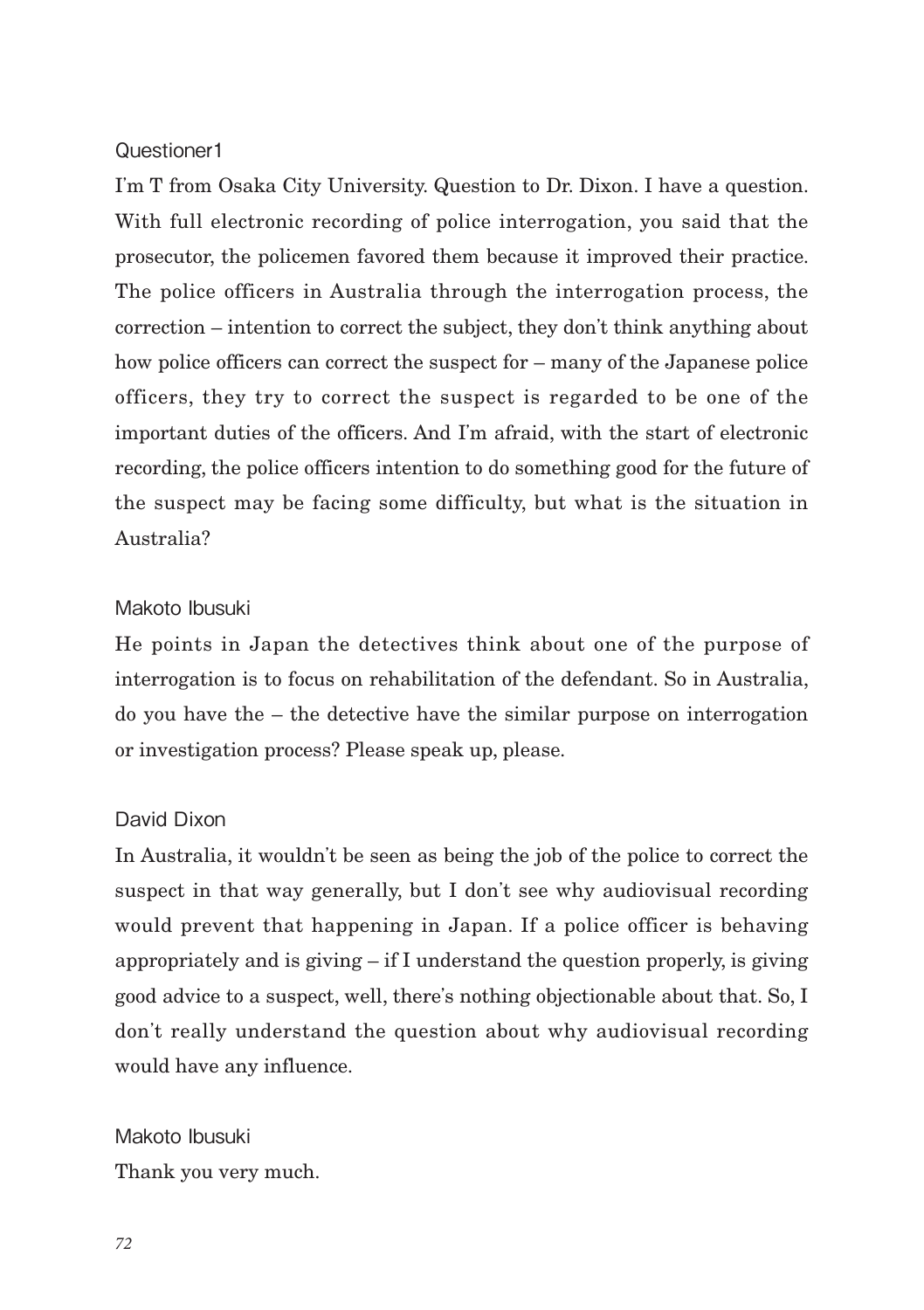## Can I respond? Or are you happy with the response?

#### Questioner1

I'm happy with the answer, thank you.

#### Questioner2

I was a member of subcommittee of Judicial Affairs Council. I have a question to Professor Dixon. In the conclusion part of your talk, you mentioned some important issues concerning the system in Japan; for instance, access to defense lawyer in interrogation and also the length of detention. In our judicial reform council, those two issues were also discussed. But first of all, access to the defense lawyer in interrogation not only on the part of the investigation agencies but also the people who are supportive of suspects, having a defense lawyer in interrogation room may reduce the chance of suspect disclosing the truth. They may not speak at all, and that was the majority view, as a view against having an access to the defense lawyer. So even a 100 years later, we might not be able to have such an access to this lawyer in the interrogation room. So under such serious difficult circumstances in Japan, how can we persuade the opponent into agreeing to the access to defense lawyer. In your case, how do you convince or how do you persuade the opponents?

## David Dixon

You look at the research evidence of what has happened elsewhere, in England particularly, there have been many studies of the use of what we call the right to silence, and of the relationship between a lawyer's presence and a suspect's silence. I just gave you – I have a paper on this issue. I could send if you're interested. But just in brief, the idea that lawyers will always lead to a suspect being silent and therefore the police job being impossible is simply a myth. The percentage of cases in which suspects are silent in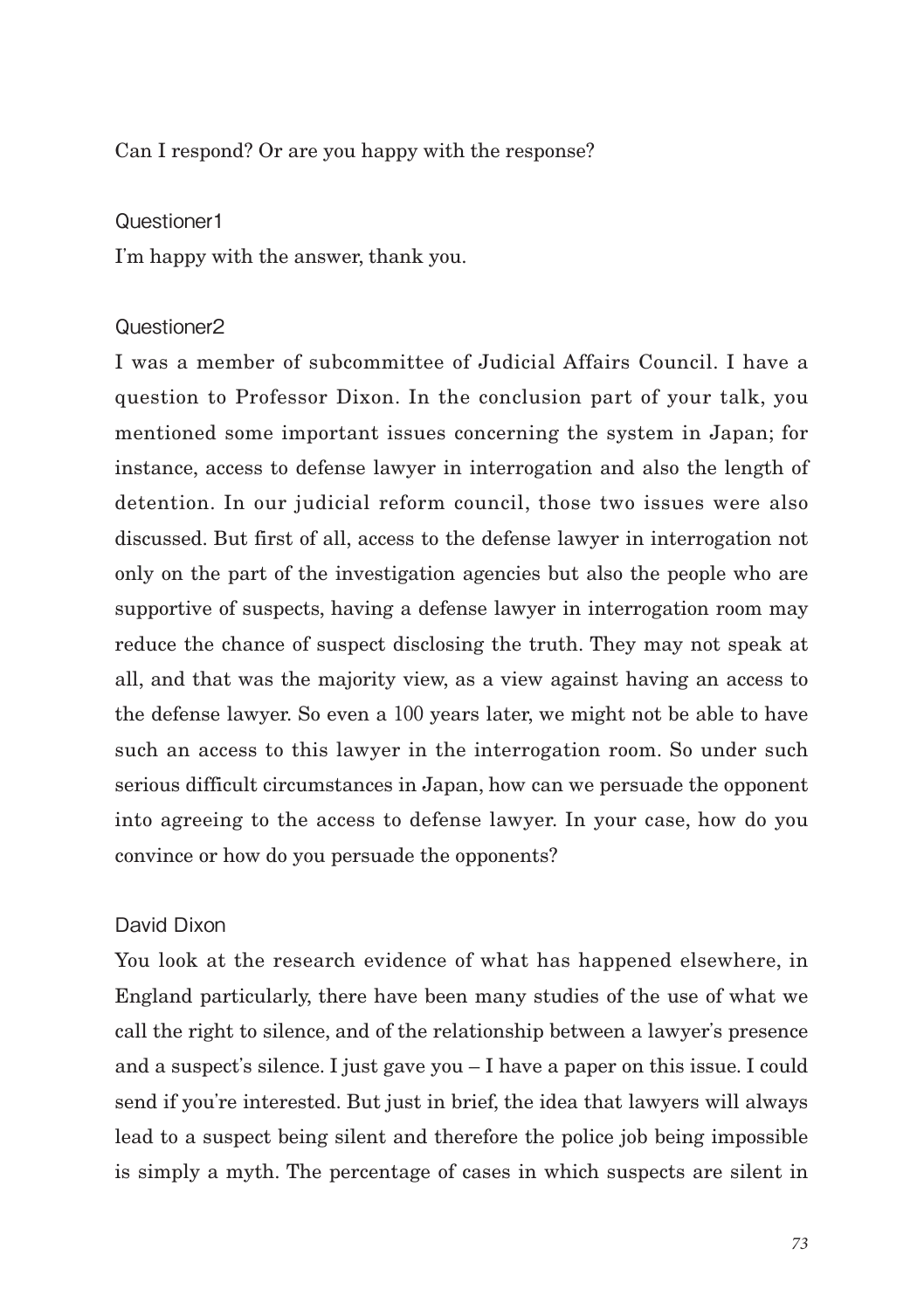police interrogations even when lawyers are present is remarkably low. Police will tell you, if you have a lawyer there, no suspect will ever say anything. This is just not true. If you look at the empirical evidence, having a lawyer there does not prevent a suspect from speaking.

Why is that so? It may seem strange to you that that would be the case. And it's because there are two factors. Firstly, if the police are doing their job properly as I talked about before, they will have collected evidence before the suspect is being questioned, so that they're not just relying on simply a confession. If a suspect is arrested on the basis of absolutely no evidence, then in that situation, a lawyer would be quite justified in telling that their client not to answer questions and not to cooperate. But the way in which English criminal justice is changed, that happens now rarely. So the second point, if the police do have some evidence against the suspect, then what a lawyer will recommend to a suspect as a matter of course will be to cooperate to get lower charges, lower sentence, better treatment while you're in custody, because refusing to answer is not going to help you.

In fact, my research on the use of the right to silence in England showed that often the reason that suspects refuse to answer police questions has nothing to do with the lawyer being there or the lawyer's advice. It was simply about a bad relationship between police and suspects, that suspects didn't trust police and so they wouldn't speak to them. If police behave properly and have a better relationship with the groups that they deal with, then suspects are more likely to speak in custody.

So in brief, the idea that there is a straightforward connection between the presence of a lawyer and the use of a right to silence and the impossibility of the police doing their job is largely a myth.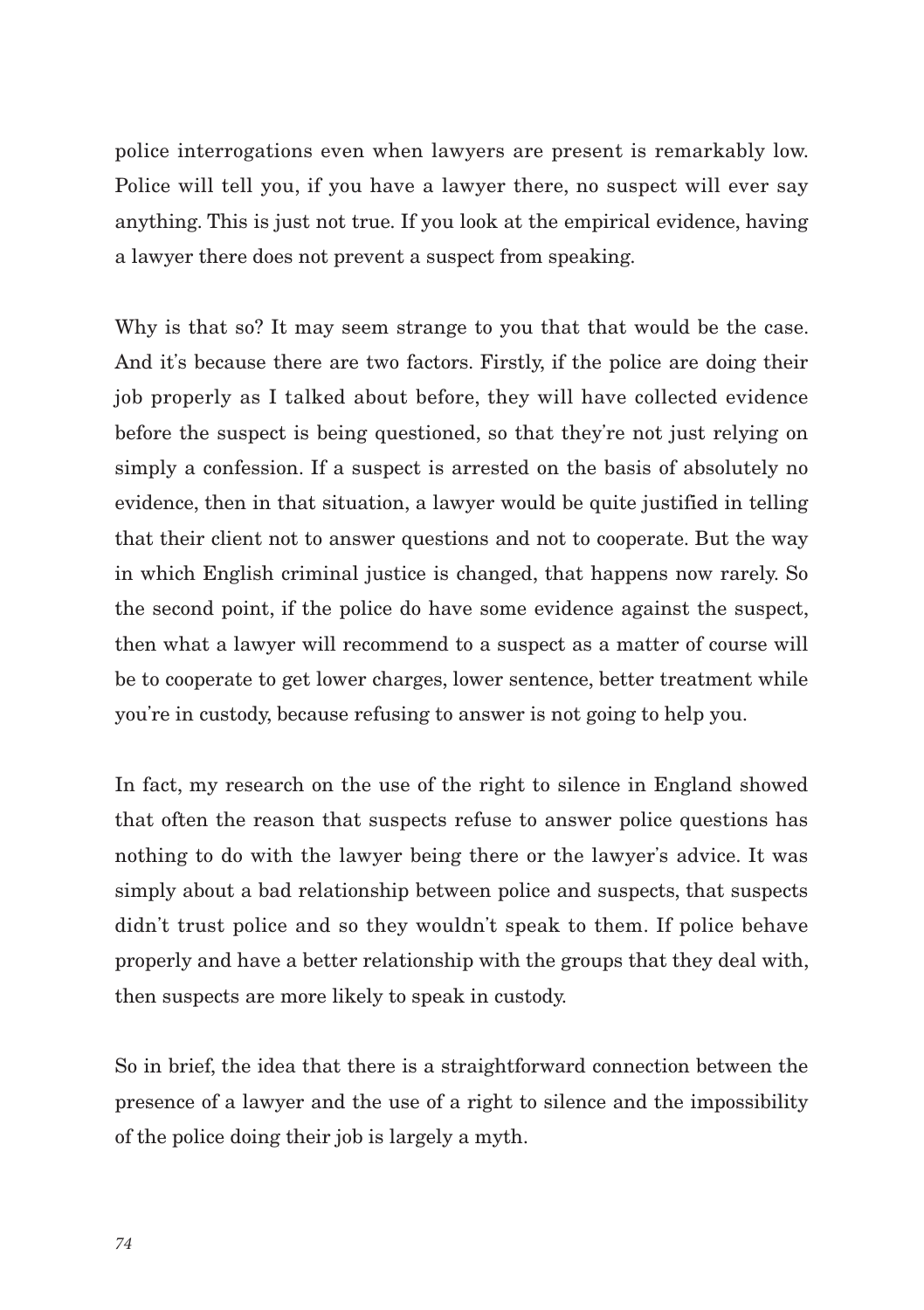#### Questioner2

Thank you very much.

## Questioner3

What about the length of detention; 6 hours you said is enough to be effective, but in Japan 3 weeks is also allowed in Japan for detention, and detention may continue even after the indictment. Some say that the Japanese criminal justice is based on the hostage taking system. Of course, deny or of course often always say that their authorization of detention is always right, but 21 days allowed is the reason why Japan is allowed to have a situation where the suspect is detained as if they are the hostages. 21 days and long hours for interrogation, this is the basic attitude on the part of the Japanese forensic, because they believe this is the best way to get the correct information. How can I try to criticize a Japanese current way of doing criminal justice? If you have any good advice, please.

## David Dixon

It's – to take your last point, I'm sure it's the best way to get confessions, but it's not a good way of getting confessions which are going to be reliable. Holding somebody in custody for very long periods  $is - I$  mean I should pass the microphone to Professor Delahunty, but this is itself coercive. If you hold someone for that long in custody, I'm not surprised that they get confessions, but I would be very surprised if they are accurate ones. So I don't pretend to know much at all about the Japanese criminal justice system, but I've heard nothing which would convince me that there is a good reason for the kind of very lengthy detention which is used here or that the job of the police and prosecutors would be impossible if that time in detention was restricted. The evidence of criminal justice systems like Australia and England where time limited detention is the norm would seem to suggest that there's no reason why they can't do their job.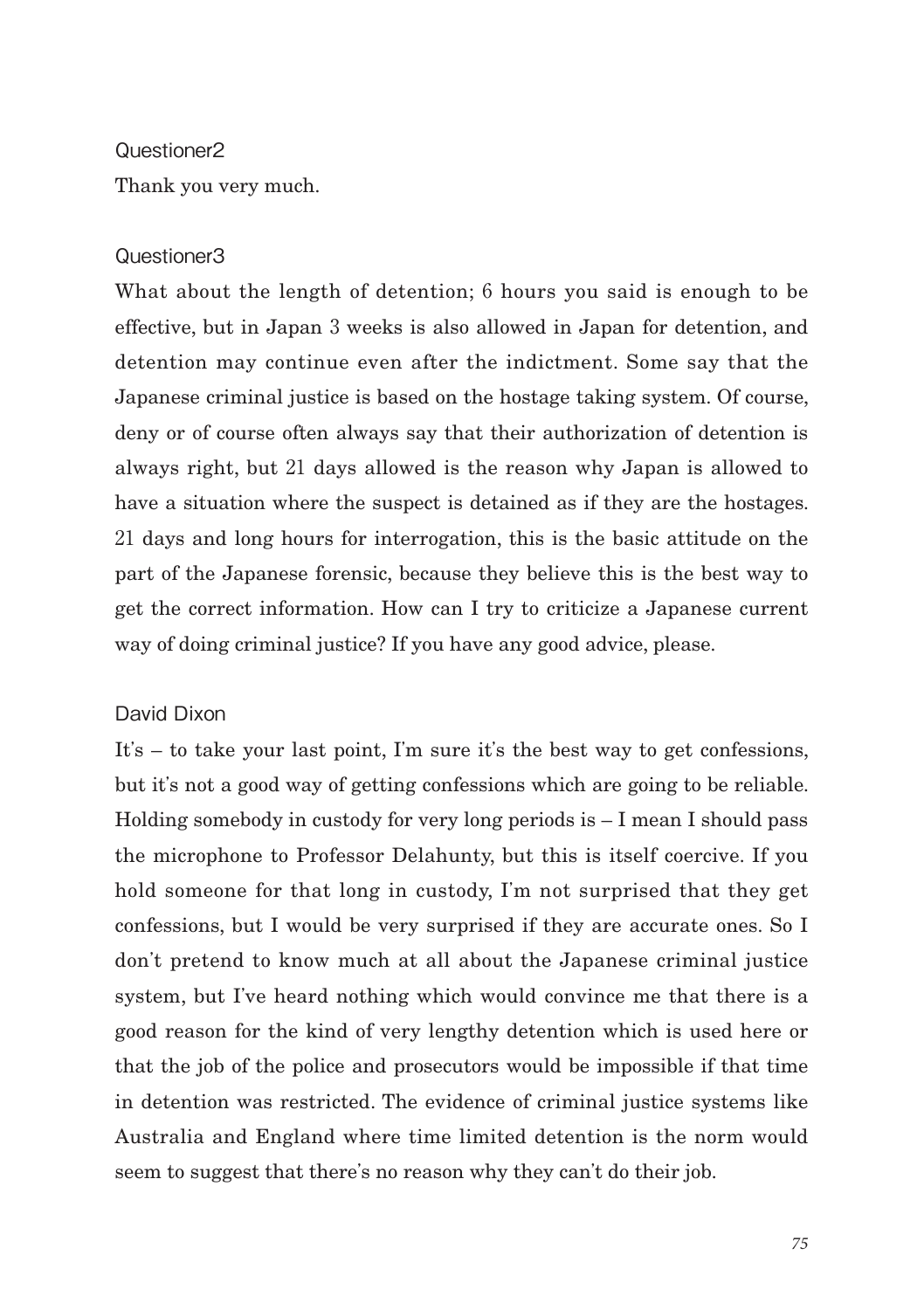## Jane Goodall-Delahunty

And in countries where there is variation in the amount of time that a detainee can be held, in my study, we found that the interrogation length was adjusted accordingly. So for example, in Australia, with a 4-hour limit, initially it turned out that the interrogations were mostly completed in less than that time. So, it seemed that was very effective in getting the police to be more effective about using the available time.

The other point that I want to make in response to your question is that there is some quite good recent empirical study, particularly I'm thinking of one in a current issue of law and human behavior in the United States showing exactly some information responsive to your question and to Professor Dixon's point, which is that people psychologically under that pressure are being detained, will eventually say just about anything to end that process and in a very clever study, the incentives were switched around to prove that point whether the – what was facing the suspect was more questioning or more detention and the same result was produced. In other words, they will eventually falsely confess with the finding in order to change that legal process that is uncomfortable for them.

Makoto Ibusuki Thank you very much.

Questioner3 Thank you very much.

## Questioner4

I'm a layperson in law. I study mechanical engineering. My name is O. I'm quite a layperson, so please allow me to give you a layperson question.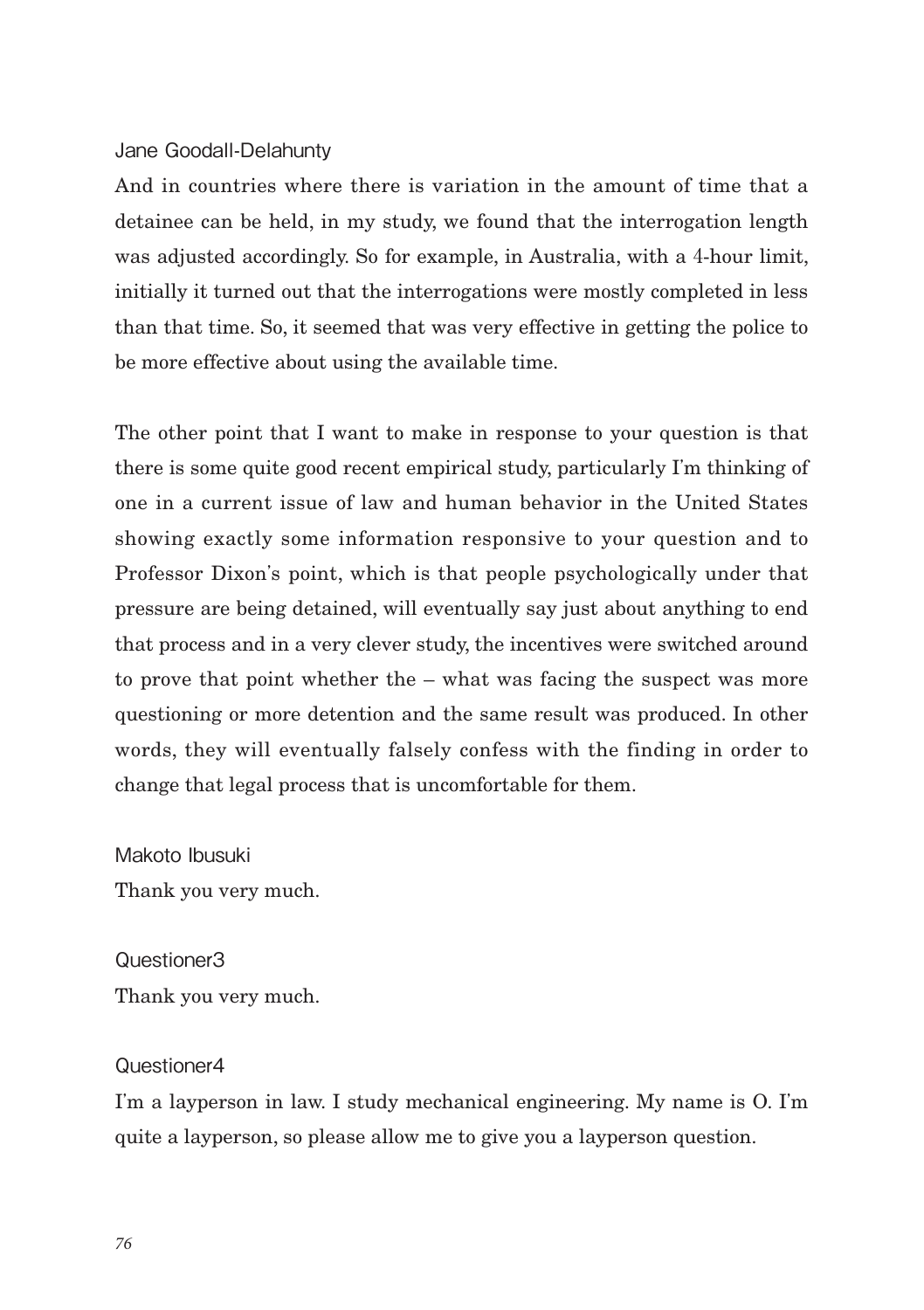I am a lecturer at Ritsumeikan University. My question goes to Professor Delahunty. In the case of Japan, secrecy protection law and other kinds of laws are being proposed as draft bills. But in the case of terrorism, in Japan, just to talk or discuss about a proposed terrorist planning is considered as a crime in Japan. I wonder the same concept is applicable in other countries. In this case, terrorism is not even attempted. It was just a plan, a discussion among the people involved. So if such secrecy or privacy protection bill is enacted in Japan, even such a discussion of terrorism may be regarded as a crime.

## Makoto Ibusuki

He points you don't have any crime, just only the conspiracy discussing about future terrorism.

#### Jane Goodall-Delahunty

My understanding is that Japan is not alone in holding that view. That there are other countries where...

## Makoto Ibusuki

Microphone please.

#### Jane Goodall-Delahunty

Sorry, thank you. That Japan is not alone with that legislation or the perspective and I think there have been controversial cases even in Australia where the connection between the acts that were regarded as culpable and the convictions have raised some concerns. Perhaps you want to comment more on it.

#### David Dixon

This is an area where you should definitely not follow Australia. Australia